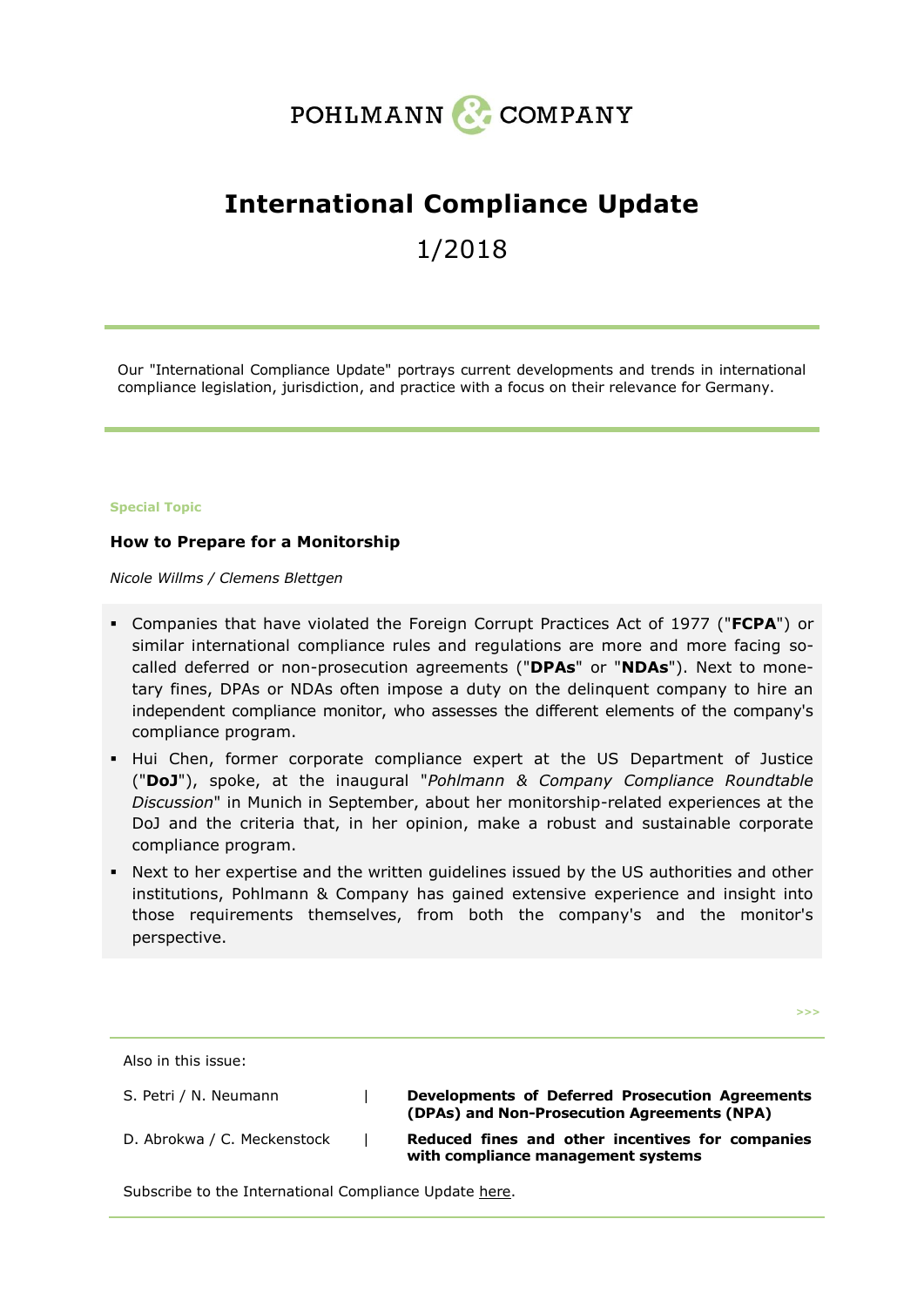With the significant rise of monitorships under deferred or non-prosecution agreements ("**DPAs** or **NDAs**") 1 , a question which more and more companies these days have to ask themselves is: how to prepare for such a monitorship? A question, which former US Department of Justice compliance expert, Hui Chen, knows all too well. She extensively spoke about her take on it and her related experiences with the US authorities at the inaugural "*Pohlmann & Company Compliance Roundtable Discussion*" on September 14, 2017 in Munich. In addition, this article presents some of the Pohlmann & Company team's own experience in the field, when either being on the company's side or acting as a compliance monitor.

## **The Concept of a Monitorship**

The general idea of a monitorship is laid out in the so-called "*Morford Memorandum*" <sup>2</sup> of 2008, named after the then-acting US Deputy Attorney General Craig S. Morford. It discusses and explains nine principles<sup>3</sup>, split between three focus areas, for the entirety of the monitorship process:

## *Selection*

The main selection criteria for a monitor are based upon the qualification of the relevant individuals and the absence of any conflicts of interest. In many instances fulfilling these general criteria may be more complicated than most think. There are usually at least a handful of people who fulfill the criterion of extensive knowledge and expertise particularly needed to monitor the company (such as

ł

language skills and industry experience). These experts, however, oftentimes have already worked with the company or at least their firms have. Generally, a long-lasting selection process is not desired by any company facing a monitorship, because there might be additional fines pending and it wants to be released from the monitorship as soon as possible. At the same time, however, such period should give the company time to prepare for the monitorship and enable a proactive improvement of its compliance program, before the monitor even arrives and starts his review and testing.

## *Scope of Duties*

The definition of the scope of monitor duties is crucial for the interaction and cooperation between the company and the monitor. As the monitor is fully independent, he should neither be an extended arm of the US authorities nor is he an advisor to the company. While both, the company and the monitor, must be aware of this strict application of the principle of independence, it seems desirable with respect to the success of the monitorship, to establish a collaborative atmosphere and cooperation – not only from the company towards the monitor, but also vice versa – in providing full transparency and avoiding any hidden agendas.

The main duty of a monitor will be set forth in the respective DPA or NDA between the company and the authorities: preventing the risk of reoccurrence of the company's original misconduct. In some monitorships the monitor finally has to certify the effectiveness of the company's compliance program in this respect.

Even though the monitor is not an investigator, he must furthermore notify the authorities of any previously undisclosed or new misconduct that he becomes aware of during the course of his review.

Plenty of discussions revolve around the recommendations the monitor can and should provide to the company in his reports with respect to necessary improvements of its compliance program. While such recommendations have to be implemented by the com-

<sup>&</sup>lt;sup>1</sup> Which is further elaborated in S. Petri / N. Neumann: *[Developments of Deferred Prosecution](#page-9-0)  [Agreements \(DPAs\) and Non-Prosecution Agree](#page-9-0)[ments \(NPA\)](#page-9-0)* as part of this issue.

<sup>2</sup> Available at:

[https://www.justice.gov/sites/default/files/dag/lega](https://www.justice.gov/sites/default/files/dag/legacy/2008/03/20/morford-useofmonitorsmemo-03072008.pdf) [cy/2008/03/20/morford-useofmonitorsmemo-](https://www.justice.gov/sites/default/files/dag/legacy/2008/03/20/morford-useofmonitorsmemo-03072008.pdf)[03072008.pdf.](https://www.justice.gov/sites/default/files/dag/legacy/2008/03/20/morford-useofmonitorsmemo-03072008.pdf)

 $3$  Nine Principles: (1) monitor's qualification and absence of conflicts of interest, (2) monitor's independence, (3) monitor's primary responsibility, (4) extent of monitor's duties, (5) communication and reports, (6) adoption of recommendations by the company, (7) reporting of previously undisclosed or new misconduct, (8) duration of the monitorship, and (9) extension or early termination of the monitorship.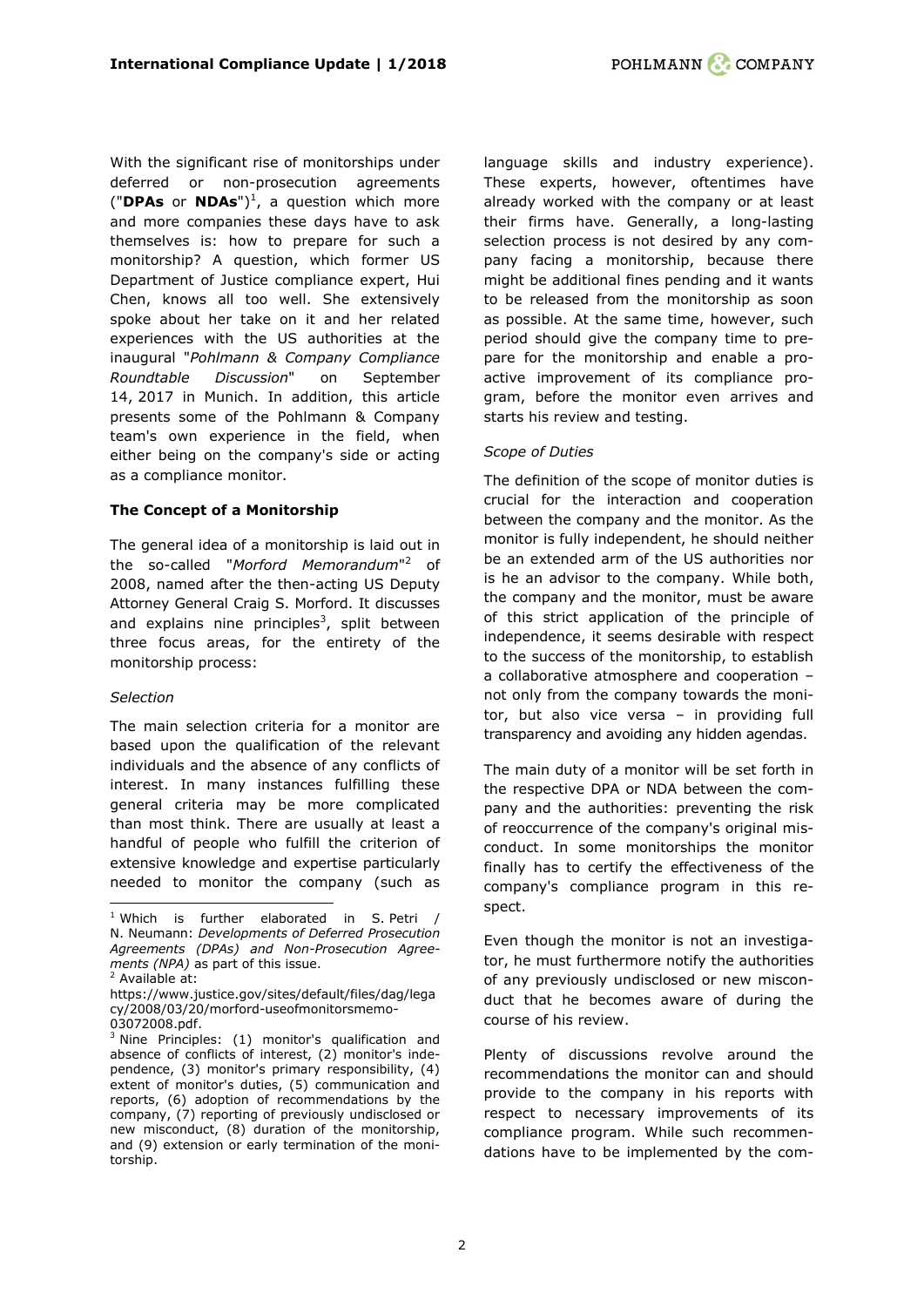pany, most of them within a fairly short amount of time, they should not be overly burdensome. The company has the chance to contest any recommendations made by the monitor, but it should again be the goal of both, the monitor as well as the company, to use a collaborative approach and to clarify the implementability of the recommendations before the finalization of any report in order to allow the company to start implementing as soon as possible or do. This also avoids issues that may arise, if the authorities have to decide whether ultimately the monitor's recommendations are too burdensome and do not fit the purpose of the agreement between the company and the authorities.

#### *Duration*

Oftentimes, the standard term for a monitorship is three years. It consists of one initial review and issuance of an initial report, including various recommendations, and several follow-up reviews with the goal to test proper implementation of the former recommendations and, if necessary, issue new recommendations. The duration of the monitorship should be such that all parties can have confidence that the company's compliance program has finally reached an effective and sustainable level. If the monitor does not assess the company's compliance program to be fully effective at the end of the originally defined term, DPAs/NPAs generally provide for an option to prolong the monitorship as necessary.

## **Expectation and guidance from the authorities and other institutions**

So what can companies do to prepare for a monitorship or what can they expect the monitor to evaluate? While the specific issues, that the monitor is focused on, will depend on the agreement between the company and the authorities, the companies can be sure to be assessed according to the Resource Guide to the FCPA<sup>4</sup>. Within it, DoJ and SEC clearly formulate three key questions in this respect "*Is the company's compliance program well de-*

ł

*signed? Is it being applied in good faith? Does it work?*" <sup>5</sup> The Resource Guide to the FCPA also sets forth ten hallmarks of an effective compliance program, which will be explained in detail below, together with the, in early 2017, issued detailed and in this kind wellreceived and highly praised guidance $6$  by the DoJ on what it is looking for, when evaluating a company's corporate compliance program. The guidance summarizes some sample questions that the DoJ may ask the company and is split into eleven different elements. The criteria below are discussed according to this structure. Additionally, there are also other sources for guidance, such as the World Bank Group Integrity Compliance Guidelines<sup>7</sup> and the US Sentencing Guidelines,  $\S 8$  B2.1<sup>8</sup>, which were taken into account for the definition of criteria of an effective compliance program described in this article.

## **The Key Elements of an Effective Compliance Program**

## *Analysis and Remediation of Underlying Misconduct*

As stated already, one of the first and foremost monitor duties is to prevent the reoccurrence of the underlying misconduct. The DoJ expects significant improvements in terms of the entire compliance system, especially in the area that the misconduct occurred in. Thus, next to internal investigations, a root cause analysis should be performed by the company in order to detect and eliminate any systematic deficits in the specific area of the compliance program where the misconduct happened. The company should derive specific lessons learned from revealed misconduct and apply it to all relevant elements of its compliance program as further outlined below.

<sup>4</sup> Available at:

https://www.sec.gov/spotlight/fcpa/fcpa-resourceguide.pdf.

<sup>5</sup> FCPA Resource Guide, p. 56.

<sup>6</sup> US Department of Justice, Criminal Division, Fraud Section, "*Evaluation of Corporate Compliance Programs*"; available under:

https://www.justice.gov/criminalfraud/page/file/937501/download.

Available at:

http://siteresources.worldbank.org/INTDOII/Resour ces/Integrity\_Compliance\_Guidelines.pdf.

Available at:

https://www.ussc.gov/guidelines/2015-guidelinesmanual/2015-chapter-8.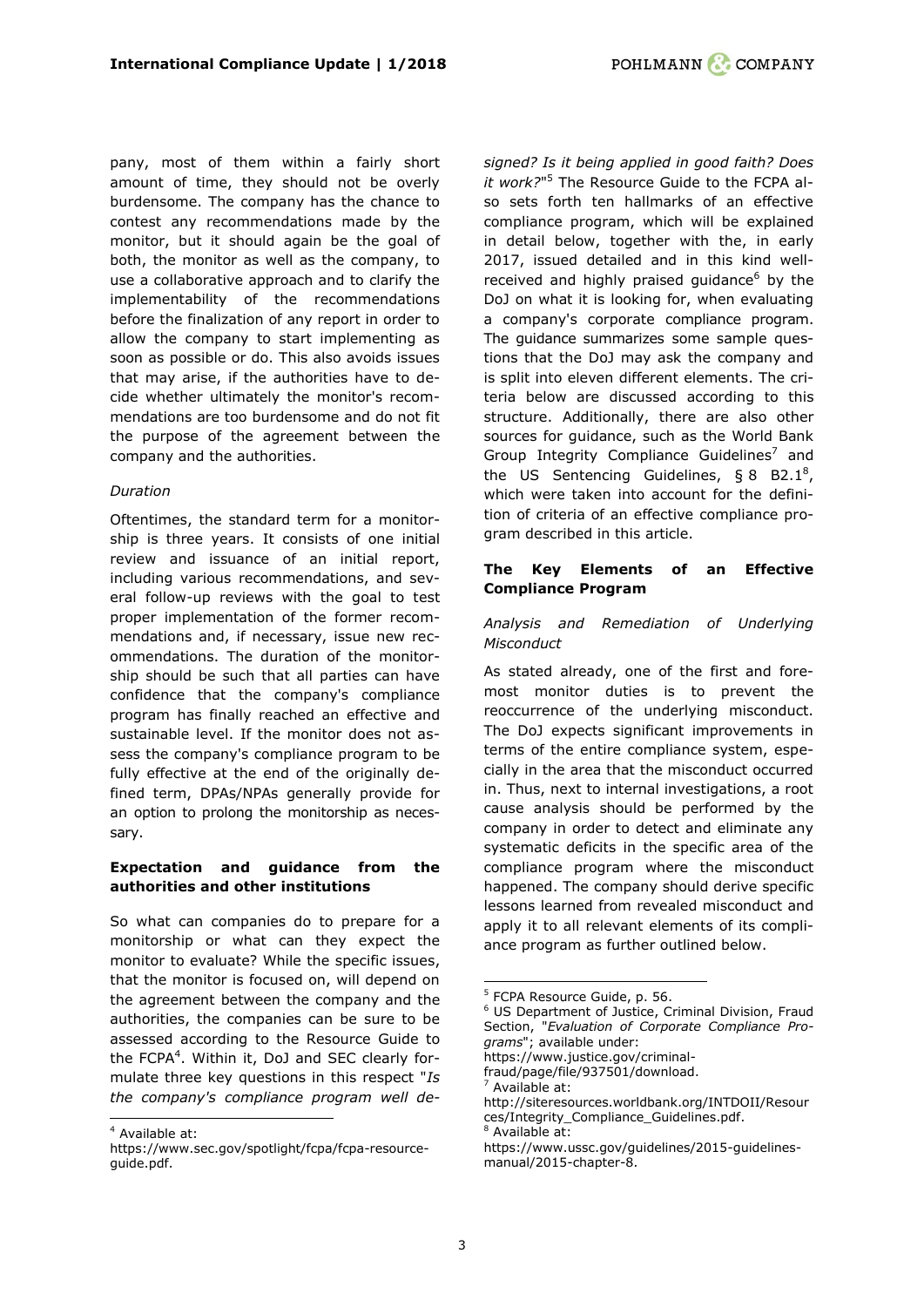## *Senior and Middle Management*

When it comes to the commitment of senior and middle management to the corporate compliance program, companies often times focus on the tone-at-the-top. The DoJ, and also Hui Chen, rather emphasize the term "*conduct-at-the-top*". It is not only about managers' spoken words, but rather about their actions and the examples that they set in everyday business life. The management must demonstrate strong, explicit and visible support and commitment to the company's adherence to the law and the company's internal policies and guidelines. Their subordinates may listen to their statements, but ultimately only the managers' action will give them the necessary trust in the seriousness of mind and the practical guidance on how to apply compliant principles in their day-to-day behavior. Crucial in this context are not only the company's top executives, but especially the middle-managers $9$  as they can reach a much broader employee base through their daily interaction. Thus they have a great opportunity to function as role models in terms of ethics and compliance.

Additionally, the ethical culture of a company is considered to be an essential pillar for a company's compliance program. A company should communicate that ethical conduct is expected and encourage and incentivize conduct consistent with the highest level of ethical standards. Top and mid-level management should regularly communicate in a clear, understandable and unambiguous manner that there is zero tolerance for any and all compliance misconduct. But how to measure the rather intangible culture? Hui Chen recommends "*as a compliance officer, go around the company and ask random people that will give you a sense of your culture and the maturity of your compliance program*".

The commitment of senior and middlemanagers should not only be visible, but hould also be supported through a compliance strategy. Such strategy should not be a compliance function-internal working document but instead be visibly recognized, owned and driven

ł

by the company's top management as well. It should not just be a "*check-the-box*" exercise, but should lay out specific measureable milestones, which will become the company's compliance operating plan, in order to first build and later foster and strengthen the ethical culture. "*There is no general recipe for any and all companies*", Hui Chen states. Companies should rather focus on their unique risks and challenges, which need to be identified via risk assessments, as discussed below.

Also externally, the company can strive to show its commitment through regular compliance communication to all stakeholders via e.g. its website, where a statement of the CEO could be placed to also make the leadership's commitment and ownership not only clear to internals but also externals.

## *Autonomy and Resources*

A company must ensure that its compliance function is autonomous from all other key control functions. The interfaces between the compliance function and other assurance functions should be clearly set and outlined in order to minimize overlaps and avoid negative competence conflicts. However, companies should be well-warned against establishing functional or regional silos. Rather they should feel encouraged to promote their interaction and exchange and thus get the most out of it. Hui Chen clearly outlines: "[…] a*s an 'integrator' of all functions in the company, compliance no longer functions merely to defend against potential legal actions, or to prevent and detect misconduct in the narrow sense. Instead, it functions as an enabler and guardian of the company's values and missions in all aspects of the business -* […] *how a company treats its suppliers reflects as much about the company as to how it treats customers, and how a respectful workplace is directly relevant to a productive workplace*" 10 .

In order to improve the reputation and perception of the compliance function within a company, all employees should be familiar

<sup>&</sup>lt;sup>9</sup> FCPA Resource Guide, p. 57.

<sup>-</sup><sup>10</sup> Chen, Hui (December 15, 2017): *Rethinking Risk and Compliance*; retrieved from:

https://www.bna.com/rethinking-risk-compliancen73014473314/.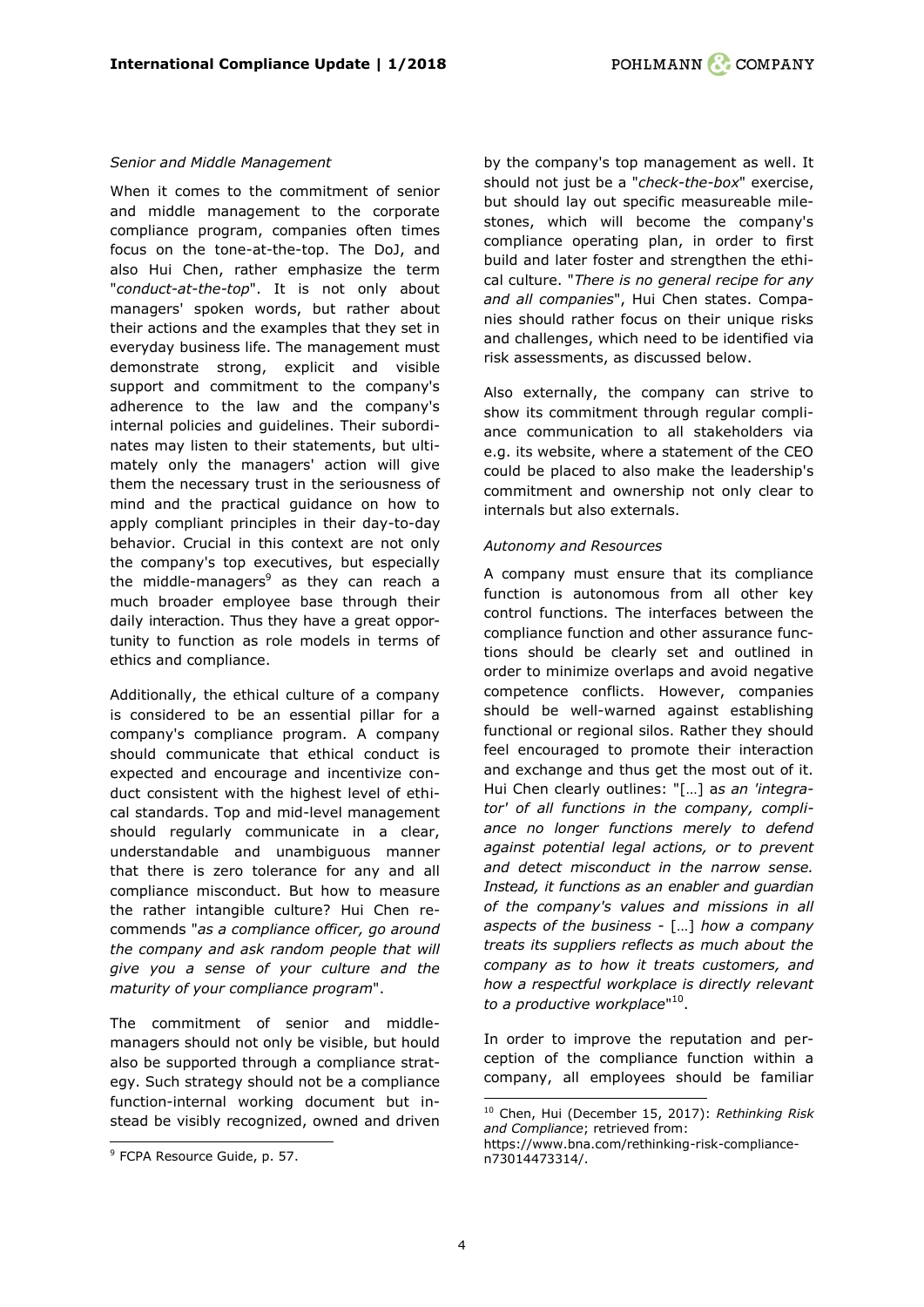with the roles, responsibilities and competencies of the compliance function as such as well as its individual members. Compliance staff should be involved at all stages of major business decisions. To build trust between business functions and other control functions, personal relationships need to be established, whereby not only respectable business skills of the compliance personnel but also a certain degree of continuity in personnel are important.

Companies should ensure that the CCO reports directly to the CEO and the board of directors, including the board's subcommittees, such as the audit committee, as appropriate. $^{11}$  Thus, giving him/her sufficient independence and autonomy is key. This needs to be reflected in the adequate staffing of the compliance function, $^{12}$  not only in terms of the number of persons, but also in terms of their experience, expertise and seniority. For the relevant characteristics of a CCO, Hui Chen has clear expectations: "*I'm looking for social skills, common sense and backbone.*" These are important to not only be able to utilize the given reporting channels in challenging situations and to ensure the adequate standing of the compliance function within the company, especially in relation to other assurance functions. Such a CCO should determine and delegate the roles and responsibilities of each team member within the compliance function as necessary.

Furthermore, a company should provide the compliance function with its own budget. As it is crucial for a company to build internal capabilities based on individual risks and experiences, such compliance budget should not be used to outsource most or even all compliance tasks to external counsels or advisors.

## *Policies and Procedures*

A company should have a solid policy framework tailored to its risk exposure depending upon its business model and geographical spread. The cornerstone of such a compliance policy framework is a company's code of

ł

conduct ("**CoC**"). It creates the basis for all other policies and procedures. It should be designed and drafted in a clear, descriptive and structured manner, best even with some real-life examples. It should be clearly communicated to and easily accessible by the company's internal as well as external stakeholders; this may include a roll-out in various local languages. Depending on the operational activities of the company, other more detailed policies and procedures, such as a governmental interaction policy, are to be derived from the CoC. It goes without saying that any group-wide applicable regulation may need to be adapted in order to comply with local law requirements. Again, all policies and procedures must be communicated and rolledout in a clear, understandable and accessible manner. This way together, under the umbrella of the CoC, they constitute a consistent and robust 'house of policies'.

However, it will be crucial for a company to not only ensure the existence of adequate policies and procedures, but also that those are properly understood and effectively implemented by all employees throughout the organization. According to Chen companies have to be cautious to not "*only put in place a paper-based program*". Of course not all policies will be read by all employees, but employees still should know where to find them or at least where to ask for adequate guidance and assistance in case of questions. Chen emphasizes that "*any such question for guidance arising in the context of a company's policies and procedures should be understood as indicating that they might require revision*". As business risks constantly develop and change over time, companies should install a continuous review and adjustment process concerning its house of policies.

#### *Risk Assessment*

Compliance risk assessments help the board, the senior management and the compliance function to focus on significant compliance risks specific to the company and its individual business models and to determine the adequate reaction, including in particular prevention or mitigation measures and their tracking. According to Chen, the identification of these

 $11$  FCPA Resource Guide p. 58.

<sup>&</sup>lt;sup>12</sup> Section 2.3 of the World Bank's Group Integrity Compliance Guidelines.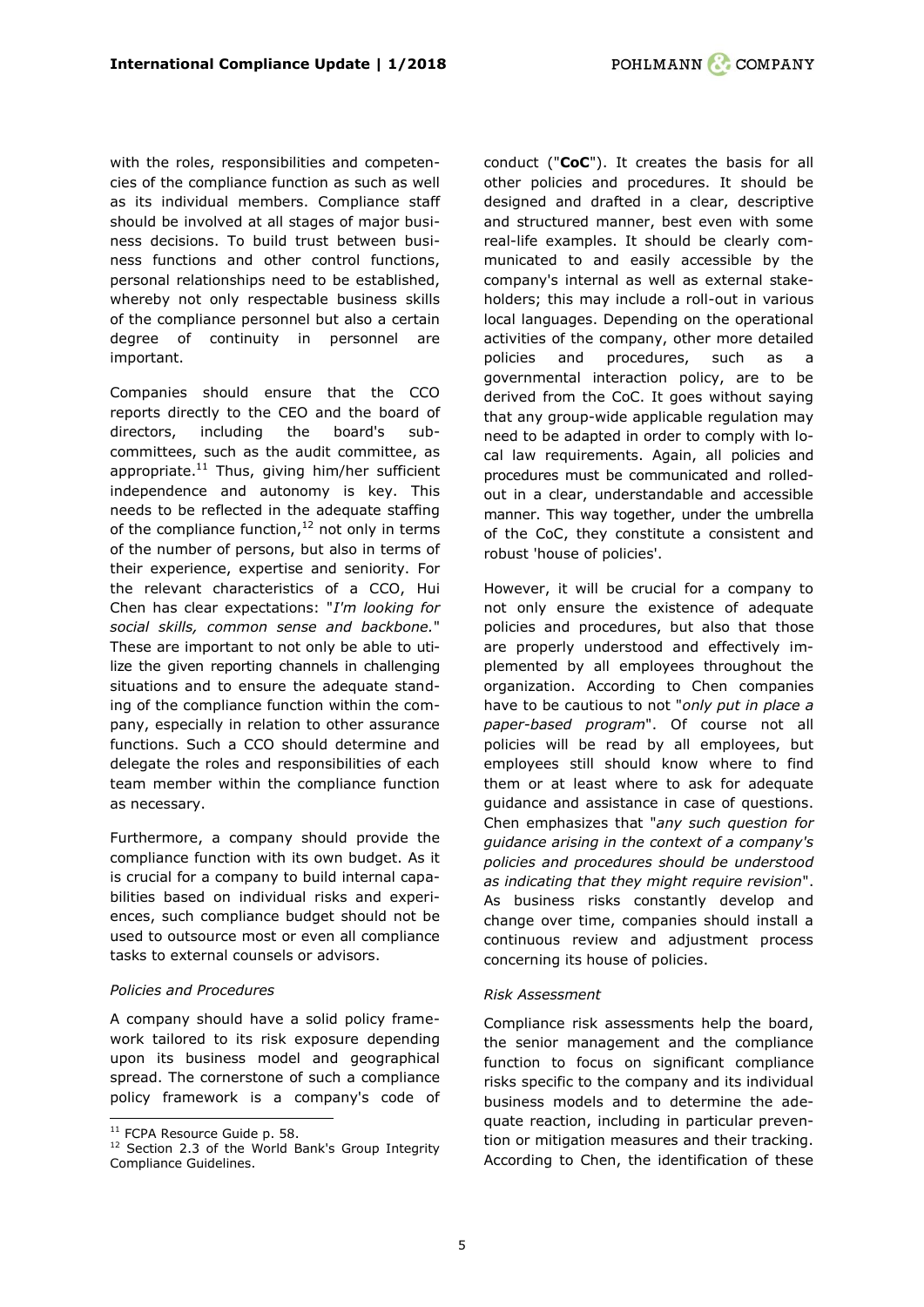compliance risks should be seen as an opportunity: "*What if we reframe the concept of risk as 'anything that may inhibit the company from realizing its potential, achieving its missions, or living its values?' In other words, instead of thinking of risk management as merely reacting to external factors, think of it as proactively removing barriers to internally driven goals*" <sup>13</sup>. Thus compliance risk assessments provide a critical tool in determining the appropriate allocation of resources and prioritization of action items. "*Companies in general and compliance departments in particular should use data and ask the question: 'what data points lead us to the risks in our company?'*" says Chen. Re-assessing these compliance risks on a regular basis is required to understand and manage the company's ever-changing environment and appropriately react and adapt the company to its continuously developing compliance risk factors. Within all its compliance risk assessments a company must always observe an essential basic rule: Business risks may be handled and, as the case may be, even accepted at the management's discretionary business judgment, based on a company's individual risk appetite and thresholds. Risks related to violations of the law, however, must be mitigated at best (duty to legality) in accordance with a zerotolerance policy.

## *Training and Communication*

As discussed above, a company should not only provide its policies and procedures to all employees, but should also ensure that they all are really understood, meaning that employees should have direct access to proper training as well as ad hoc guidance and advice on these regulations as needed. $14$ 

This can be achieved in two forms: regular trainings and a helpline function. The training for each employee should depend on his/her individual risk-exposure and, as for the policies and procedures, should be provided in his/her local language and in a well under-

https://www.bna.com/rethinking-risk-compliancen73014473314/.

standable, realistic and exemplary manner. Thus, an effective training concept requires a risk-based approach: individual risk groups need to be identified and training contents as well as frequency and mode (face-to-face vs. web-based) need to be tailored to exactly these target groups, which will most likely also include some of the company's business partners. According to the FCPA Resource Guide a company must provide "*periodic training for all directors and officers, all employees in positions of leadership or trust, positions that require such training or positions […] that otherwise pose a corruption risk to the company and, where necessary and appropriate, agents or other high-risk business partners.*" 15 In addition, compliance training must form part of new employees' onboarding process. Training attendance should be tracked and feedback should also be obtained in order to continuously improve the trainings. A further measure to evaluate the effectiveness of the training is the integration of tests in the trainings (at the end or throughout). Test results will determine employees' knowledge level and help to find any areas that require additional training efforts.

Next to the regular training curriculum, a helpline should be available, not only to employees, but also to external business partners, to solicit direct feedback or advice on a specific question resulting from their daily tasks or a specific transaction. Any kind of helpline should again be available in local language and be used by the company to take away lessons learned, as stated by Chen "*do not just learn from whistleblower reports – a question on a hotline can also tell you where the weaknesses of your program are*".

## *Confidential Reporting and Investigation*

Every company needs to establish a whistleblower system that allows both, internals as well as externals, to report any companyrelevant misconduct. Employees should be familiar with the available channels for reporting misconduct and feel not only comfortable but, even more important, actively encouraged in using them. This requires communi-

ł <sup>13</sup> Chen, Hui (December 15, 2017): *Rethinking Risk and Compliance*; retrieved from:

<sup>&</sup>lt;sup>14</sup> FCPA Resource Guide, p 59.

<sup>-</sup><sup>15</sup> US Sentencing Guidelines § 8 B.21 (b) (4).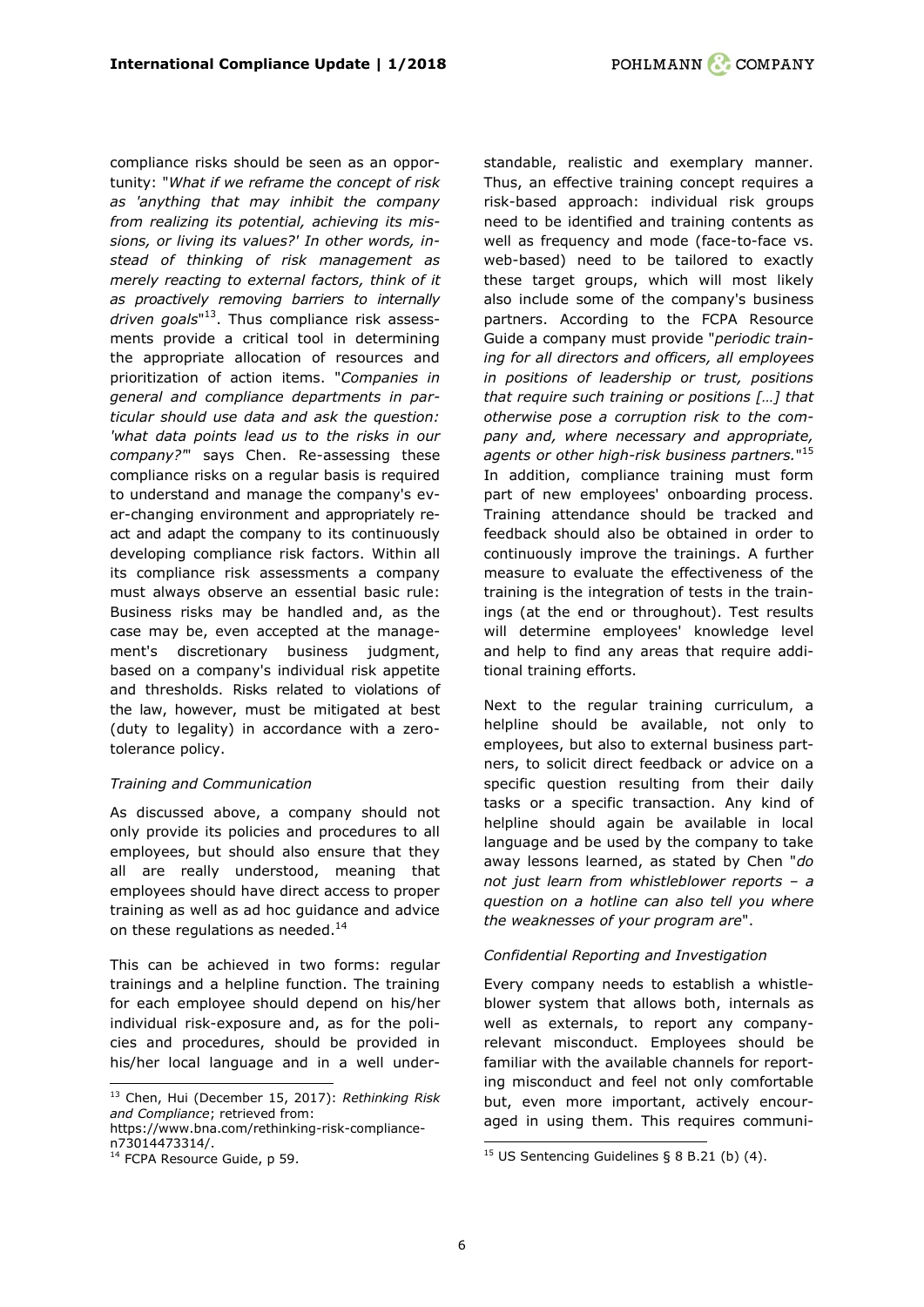cating a "*duty to report*" to employees and providing a strong "*speak up*" culture.<sup>16</sup> In this context it is not only crucial to provide and ensure whistleblowers the option to stay anonymous; companies must actively protect them from retaliation, discriminatory and disciplinary actions under all circumstances.<sup>17</sup> An adequate and reliable standard process for the handling of all reported cases should be established, including a clear definition of the roles and responsibilities of all involved functions, and in order to establish the necessary trust and reliability.

## *Incentives and Disciplinary Measures*

Companies should strive to establish a strong, value-based culture, as outlined above, throughout the entire company by appropriately incentivizing compliance and having robust processes in place to properly discipline those that fail to take their responsibilities seriously.<sup>18</sup> Therefore compliance should form part of the Key Performance Indicators ("**KPIs**") of all managers, i.e. expectation of the promotion of compliance by the manager as well as no violations within his/her area of responsibility. To set the right tone already during the pre-employment phase and to communicate the company's commitment to compliance to external stakeholders, a requirement to be compliant and adhere to all ethical standards should be included in any job profile as well as the final job descriptions for each employee. Establishing a solid and sustainable culture of compliance requires a company to "*make character a part of the firm's set of key hiring criteria*". 19

Equally important are a transparent enforcement and the application of equal standards in all cases of compliance violations, irrespective of the individuals' managerial level or personal history, leading to prompt and consistent

ł

application of disciplinary sanctions appropriate to the severity of the violation of the CoC and other policies and procedures.<sup>20</sup> Upon discovering misconduct, a company should also take reasonable steps to internally remedy the misconduct and ensure that appropriate measures are taken to prevent or impede similar misconduct in the future. All types of such corrective actions should aim to continuously improve a company's compliance program. 21

## *Continous Improvement, Periodic Testing and Review*

A company should take "*reasonable steps to evaluate periodically the effectiveness of the organization's compliance and ethics program*" <sup>22</sup>; it needs to ensure that its compliance program "*constantly evolves*" <sup>23</sup> along with changes of relevant risk factors, business models, market environments and international standards. A company should employ a common-sense and pragmatic approach to regularly reviewing, testing and evaluating the effectiveness of its compliance program. Therefore companies should ensure that the compliance function, but also all other assurance functions, regularly perform testings and reviews. Relating to the international standards, one element of the continuous improvement should be the benchmarking against similar organizations in order to determine specific standards set and individual risks identified which require to be mitigated in a specific industry or region. Testing results and progress of any deficiency remediation of the compliance program should be reported regularly to the management and the resulting action items should be allocated to specific owners, who have their KPIs linked to the full and timely completion of such action items.

<sup>&</sup>lt;sup>16</sup> Section 9.1 of the World Bank's Group Integrity Compliance Guidelines.

 $17$  US Sentencing Guidelines, § 8 B2.1 (b) (5) (C).

<sup>&</sup>lt;sup>18</sup> FCPA Resource Guide, p. 59.

<sup>19</sup> Quotation from Stephen M. Cutler, Director, Division of Enforcement, SEC, *Tone at the Top: Getting It Right*, Second Annual General Counsel Roundtable (December 3, 2004) under

https://www.sec.gov/news/speech/spch120304smc. htm.

 $20$  Section 8.2 of the World Bank's Group Integrity Compliance Guidelines; FCPA Resource Guide, p. 59.

<sup>&</sup>lt;sup>21</sup> US Sentencing Guidelines, § 8 B2.1 (b)  $(7)$ ; Section 10.2 of the World Bank's Group Integrity Compliance Guidelines.

 $22$  US Sentencing Guidelines, § 8 B2.1. (b)(5).

<sup>&</sup>lt;sup>23</sup> FCPA Resource Guide, p. 61.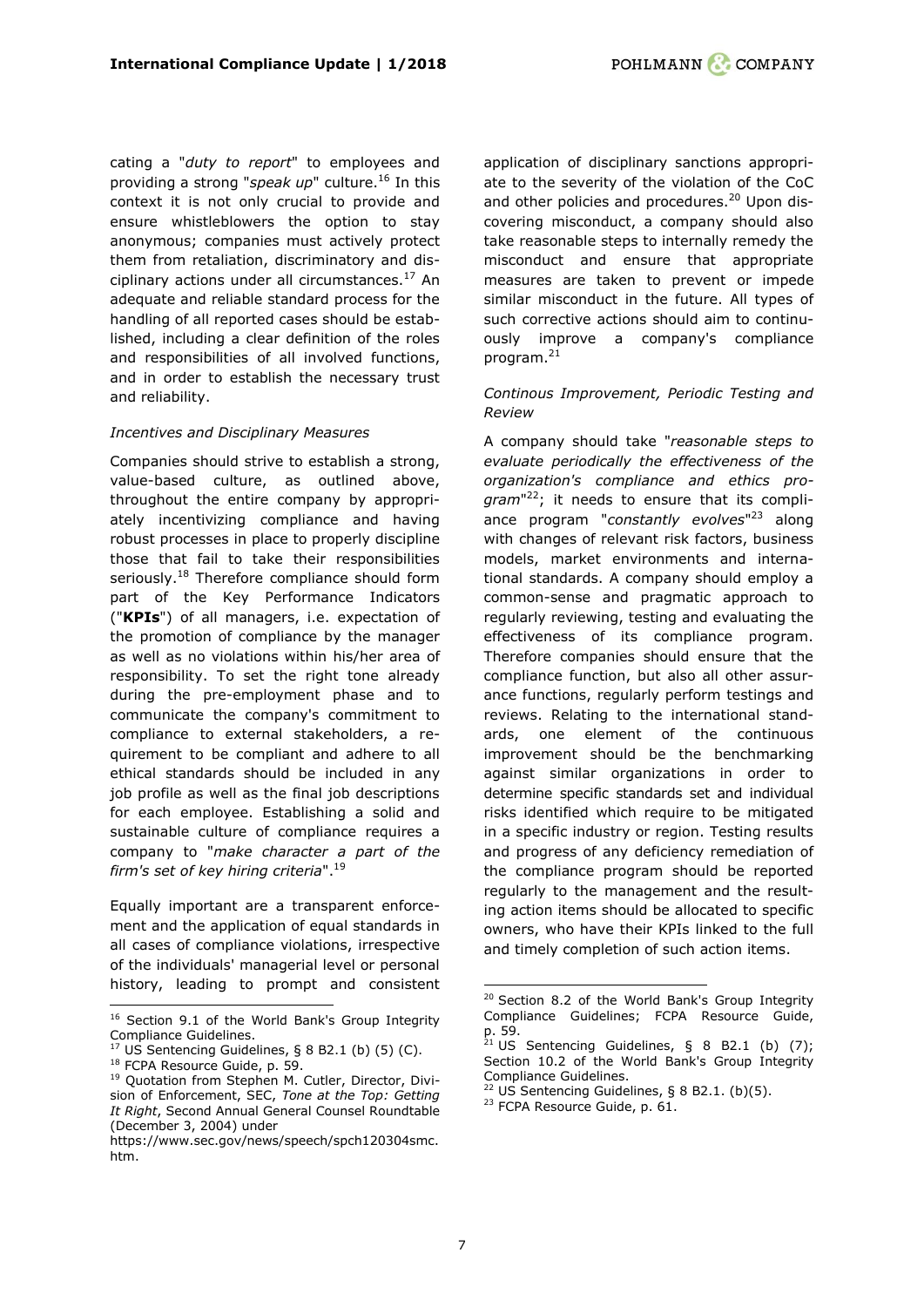#### *Third Party Management*

The payment of bribes in business transactions is very often concealed via third parties. As a result, the retention of third parties – particularly sales agents and governmentrelated intermediaries – entails a risk of illicit behavior. Therefore, the company must ensure that it conducts risk-based due diligence when selecting these partners, and the relationships must be subjected to continuous monitoring.

A company's risk-based approach should successfully uncover potential red-flags and take into account the structure and complexity of the contractual relationship, including the exposure inherent to the type of service (e.g. sales related, government facing, etc.), the location or region of contract performance, and the remuneration scheme. The process should be standardized across the company and effectively supported by adequate tools. To ensure consistent application, existing due diligence processes must be integrated into relevant policies and procedures, particularly the sales and procurement processes.

To ensure proper behavior of engaged business partners, it is essential that a company provides sufficient information to business partners about its compliance program and its commitment to ethical and lawful business practices as well as specific trainings.

#### *Mergers and Acquisitions*

ł

M&A transactions bear specific compliance risks that the company must identify, analyze and adequately address and mitigate either prior to or, as the case may be, after the closing of a relevant transaction. With respect to potential acquisitions specifically, the DoJ has developed five steps for acquiring companies to avoid successor liability in the "*Halli*burton" doctrine:<sup>24</sup> (i) performance of thorough risk-based FCPA and anti-corruption due diligence; (ii) implementation of the buyer's CoC and anti-corruption policies as quickly as possible; (iii) compliance training for the acquired company's directors, employees and business partners; (iv) FCPA-specific audit of the acquired company as quickly as possible; and (v) disclosure to the DoJ of any corrupt payments identified during due diligence.

The conducted due diligence cannot only have a significant effect on the targets transactional value, but also deliver a better understanding of what Chen calls the "*underlying values*", meaning the culture of any target or potential joint venture partner. Again, evaluating compliance considerations on an ongoing basis is key, particularly in joint ventures, even if not majority controlled. A company has obligations to utilize its influence and "*best efforts*" to ensure that its joint ventures have strong compliance programs and adequate and skilled in-house compliance staffing. Joint venture board members and other company representatives in joint ventures must be regularly trained on corporate, fiduciary and compliance duties.

#### **Conclusion and Outlook**

While several European, and also German, companies either have in the past or currently are experiencing monitorships, the concept of a monitor has not yet been implemented in the German Justice System. However, with its decision on May 9, 2017 $^{25}$ , the German Federal Court of Justice has also given weight to a company's corporate compliance system. 26

When facing a monitorship, companies look for guidance on the requirements for an effective compliance program. Hui Chen sees such guidance, but also the recent developments of the compliance function as both an opportunity, but also a potential threat if not steered correctly, because "*in some cases, strong compliance leadership that rises above mere compliance to focus on ethics can and have functioned as a much needed voice of reason* 

 $24$  DOJ Opinion Procedure Release 08-02 (June 13, 2008) Source:

[https://www.justice.gov/sites/default/files/criminal](https://www.justice.gov/sites/default/files/criminal-fraud/legacy/2010/04/11/0802.pdf)[fraud/legacy/2010/04/11/0802.pdf;](https://www.justice.gov/sites/default/files/criminal-fraud/legacy/2010/04/11/0802.pdf) DOJ Opinion Procedure Release 14-02 (Nov. 7, 2014) Source: https://www.justice.gov/criminal/fraud/fcpa/opinion /2014/14-02.pdf.

<sup>&</sup>lt;sup>25</sup> Case no.: 1 StR 265/17

<sup>&</sup>lt;sup>26</sup> Which is further discussed in D. Abrokwa / C. Meckenstock: *[Reduced fines and other incentives](#page-13-0)  [for companies with compliance management sys](#page-13-0)[tems](#page-13-0)* within this issue.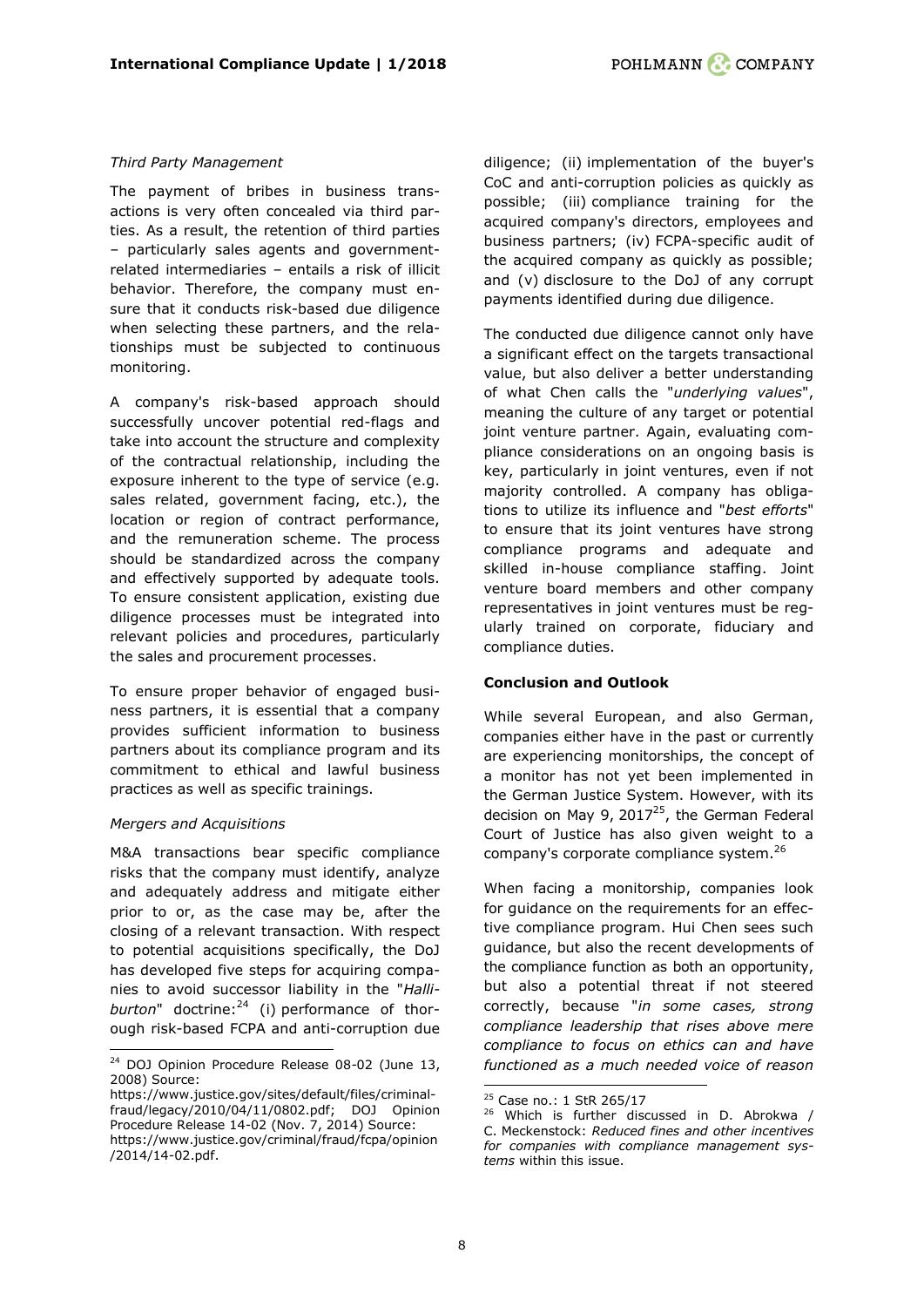*in business deliberations, and effective compliance programs can and have produced results in preventing and detecting misconducts, as well as streamlining systems and processes. When it is done right, an effective ethics and compliance program can bring discipline to business processes, enhance employee engagement, reduce fraud and waste, and elevate morale and sense of ethics, and enhance companies' reputation. Unfortunately, however, most compliance programs have not measured themselves in those terms. Instead, they have defined themselves as an insurance program: the company's 'getout-of-jail-free' or at least 'reduce-the-fine' card*" 27 .

The question on how one specific company can prepare for a monitorship cannot generically be answered, as a lot of it depends on the misconduct that occurred, the specific risks the company is facing and the already undertaken efforts of the company to establish a robust and effective compliance system. However, companies facing a monitorship are well advised to take the above mentioned guidance from the DoJ and Hui Chen into consideration, if they want to build or foster their compliance program. This of course does also apply to any other company that is rather proactively looking for a benchmark which it can utilize to identify the necessary building blocks for its compliance program.

ł





#### *[Nicole Willms](https://www.pohlmann-company.com/en/people/nicole-willms)*

*is Attorney at Law (Germany) and Partner (Member) at Pohlmann & Company in Frankfurt and part of the Monitorship team. She advises German and international clients in the areas of Corporate Law, M&A and corporate restructurings as well as Compliance and Corporate Governance.*

#### *[Clemens Blettgen](http://pohlmann-company.com/en/people/clemens-blettgen-en)*

*is Senior Consultant at Pohlmann & Company in Frankfurt and part of the Monitorship team. While obtaining his two Master degrees in Law & Business and International Business, he gained international experience in Management Consulting and Corporate Governance.* 

<sup>27</sup> Chen, Hui (December 13, 2017): *40 Years Of FCPA: Compliance, Past And Future*; retrieved from: https://www.law360.com/articles/980408.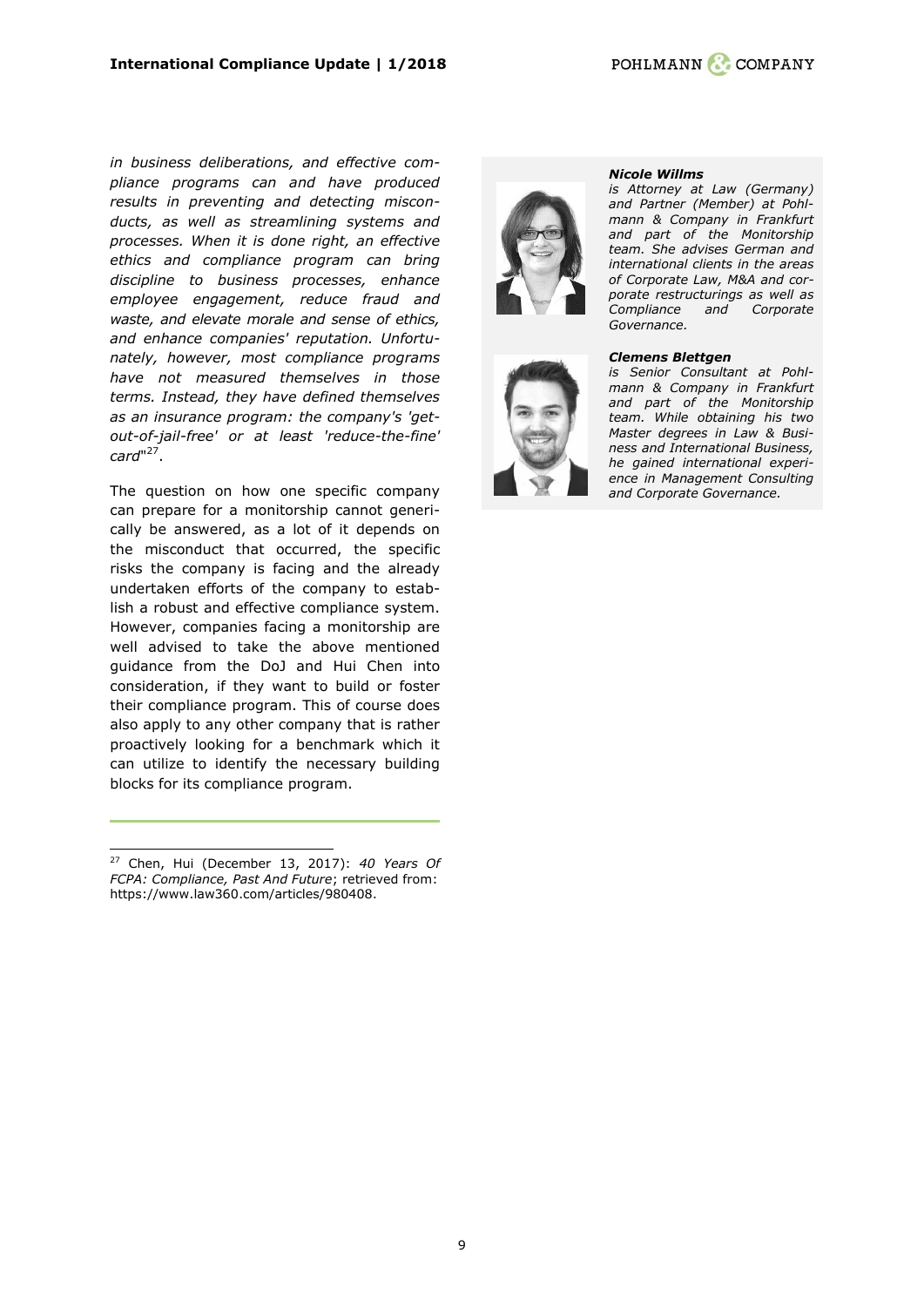#### **USA**

# <span id="page-9-0"></span>**Developments of Deferred Prosecution Agreements (DPAs) and Non-Prosecution Agreements (NPA)**

#### *Dr. Stephan Petri / Nicole Neumann*

- The instruments of Deferred Prosecution Agreements ("**DPA**") and a Non-Prosecution Agreements ("**NPA**") under US law are voluntary agreements concluded between an US criminal or judicial authority and a corporation, which committed unlawful acts.
- Often DPAs/NPAs also include the appointment of a monitor to supervise the fulfillment of the agreed terms and reservations of the NPA/DPA and to make recommendations to enhance the compliance management system as well as following up on their implementation status.

#### **DPAs and NPAs in the USA**

#### *The term of DPA/NPA*

The instruments of Deferred Prosecution Agreements ("**DPAs**") and a Non-Prosecution Agreements ("**NPAs**") under US law are voluntary agreements concluded between an US criminal or judicial authority and a corporation, which committed unlawful acts. Competent authorities are among others the US Securities and Exchange Commission ("**SEC**") and the US Department of Justice ("**DOJ**"). By way of such agreement a criminal or civil prosecution of or sentence against the corporation can be avoided. In return, the corporation is obliged to accept penalties and fulfill certain conditions as agreed with or required by the authorities. These conditions are intended in particular to avoid new compliance violations, to enhance and further develop the corporation's compliance program as well as to compensate for the damages caused. In case of a DPA, legal proceedings have already been initiated, which will be stayed if the corporation abides by conditions as defined. In case of a NPA legal proceedings have not yet been started. However, as is the case with a DPA, the corporation has to accept and take certain measures. Furthermore an admission of wrongdoing or an agreement not to contest the underlying facts ("*Statement of Facts*") of the affected corporation is generally included in DPAs and NPAs.<sup>1</sup>

During the term of the DPA or NPA court proceedings are excluded. $2$  If the required conditions are fulfilled by the corporation within a defined probation period, the agreement mandates final dismissal of the charges. Another legal instrument for a consensual dispute resolution in case of statutory violations in the USA is the so-called "*Consent Decre*e" which can be compared to a settlement in court (*Prozessvergleich*). It concludes ongoing court proceedings via mutual agreement with the approval of the court. $3$  The Consent Decree is used by the authorities such as the SEC or the Food and Drug Administration ("**FDA**") as an instrument to settle legal disputes in court. In order to do so, the authority – after filing a complaint – has to submit the proposed settlement, as negotiated with the corporation, to the competent court. The settlement proposal is lodged with the request to the court to approve it with a *Consent Decree*. <sup>4</sup> A similar instrument is a plea agreement, which is concluded before a

 $1$  [https://www.sec.gov/divisions/enforce/enforceme](https://www.sec.gov/divisions/enforce/enforcementmanual.pdf) [ntmanual.pdf](https://www.sec.gov/divisions/enforce/enforcementmanual.pdf) (December 21, 2017)

<sup>2</sup> Se[e https://www.lexisnexis.de/whitepaper/fcpa.pdf](https://www.lexisnexis.de/whitepaper/fcpa.pdf) (December 13, 2017).

 $3$  Reyhn, CCZ 2011, 48 (53) with the observation that the *Consent Decree* – different from a DPA – can be modified or terminated by the court during its term.

<sup>4</sup> See Reyhn, CCZ 2011, 48 (53).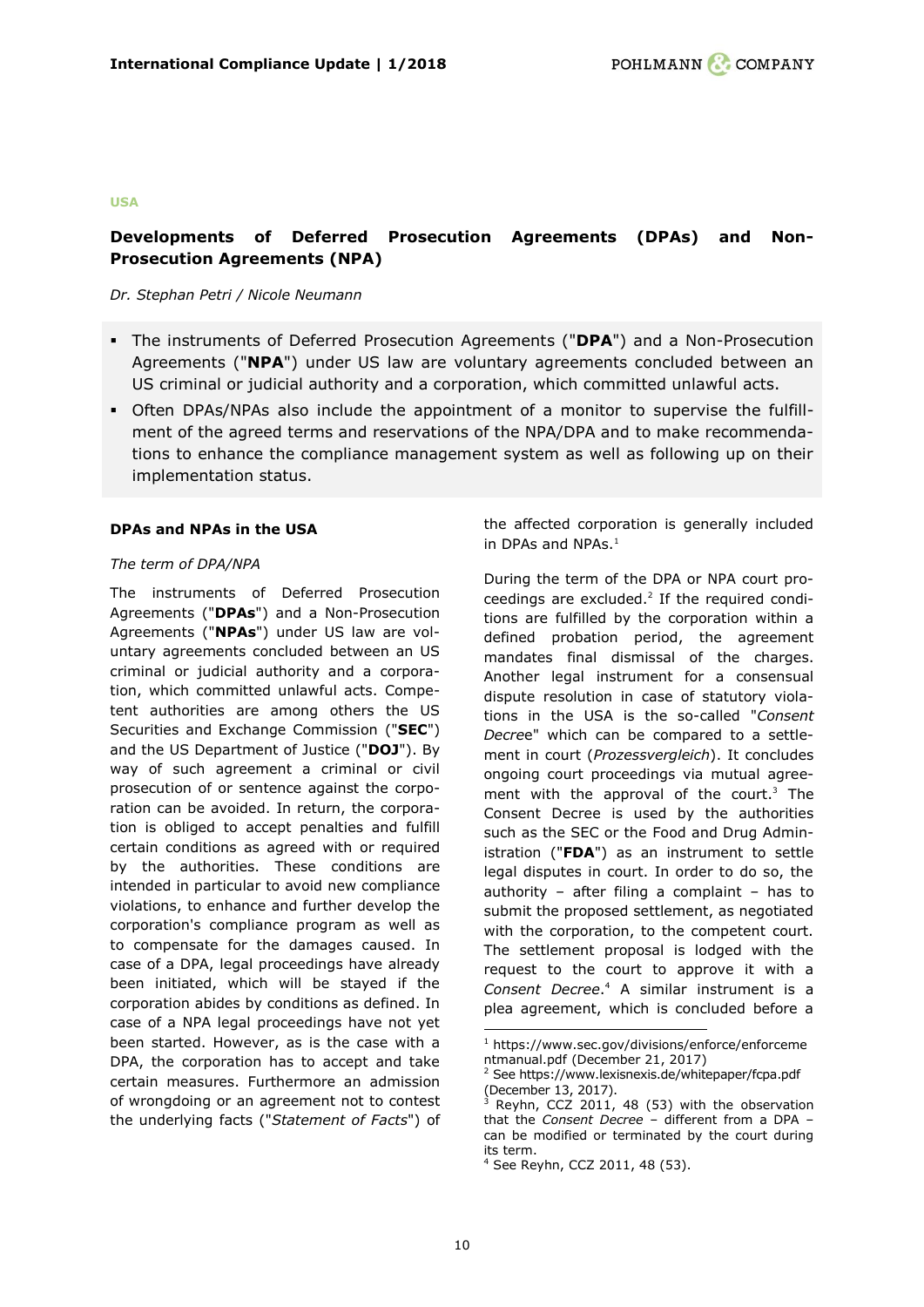court with its approval. It terminates criminal proceedings under the premise that the agreed conditions are fulfilled during a defined probation period. A prominent example is Volkswagen, which pleaded guilty under a plea agreement before the US District Court in Michigan in January 2017 and thereby was able to settle the criminal charges brought by the DOJ with the payment of a criminal penalty and the fulfillment of further conditions.<sup>5</sup> Civil claims brought by the DOJ and the US Environmental Protection Agency ("**EPA**") in light of Volkswagen's violations of US environmental laws etc. were resolved by three successive Partial Consent Decrees with the approval of the US District Court in San Francisco 2016 respectively 2017 in return for a penalty payment and certain reservations.<sup>6</sup>

NPAs/DPAs especially resolve violations against US anti-corruption law, i.e. the Foreign Corruption Practices Act ("**FCPA**"), as well as fraud investigations. Other application areas pertain to food and drug legislation (as laid down in the Food Drug & Cometic Act), antitrust, tax and anti-money laundering regulations.<sup>7</sup> Authorities as the DOJ or SEC decide at their own discretion whether to enter into a DPA or NPA with a corporation. The length of the probation period, during which the corporation has to fulfill the requirements and obligations agreed, varies and depends on the particular case. The period can be between a few months up to four years.<sup>8</sup> Typically the term ranges between two and four years.<sup>9</sup> Often the DPA/NPA also includes the appointment of a monitor as a requirement to resolve the charges. The monitor is charged with supervising the fulfillment of the agreed terms and reservations of the

<sup>6</sup> [https://www.epa.gov/enforcement/volkswagen-](https://www.epa.gov/enforcement/volkswagen-clean-air-act-civil-settlement)

content/uploads/2012/01/Jan-27-2012-

ł

NPA/DPA and with making recommendations to enhance the compliance management system as well as following up on their implementation status.<sup>10</sup> The term of a typical monitorship is in line with that of the DPA/NPA. On average it lasts two to three years and can be prolonged, if necessary.

#### *Increased importance of DPAs and NPAs*

The first NPA was entered into by the DOJ in 1992 with Salomon Brothers Inc. <sup>11</sup> In 1993 the first DPA followed with Armour of America.<sup>12</sup> The year 2004 saw the appearance of DPAs and NPAs also in connection with proceedings regarding violations of anti-corruption rules under the FCPA. End of 2004 the DOJ chose for the first time a NPA as a FCPAenforcement instrument in its investigations against InVision Technologies and General Electrics.<sup>13</sup> After that the use of DPAs and NPAs skyrocketed. Between 2004 until and including 2016 a total of 444 DPAs and NPAs were concluded. Out of the total of 444, 94 DPAs and NPAs were entered into in connection with the FCPA.<sup>14</sup> According to our internal company database for DPAs and NPAs, fraud cases (over 99) and tax violations (over 92 cases) are frequently the subject matter of DPA/NPA settlements. Overall, NPAs represent the majority of settlements. In more than half of all concluded DPAs and NPAs the concerned corporations have their domicile in the USA, followed by companies located in Switzerland and Germany. Roughly 100 DPAs and NPAs since 2005 included a monitorship, out of which 60 were imposed with regard to an US corporation, followed by companies from

[DPA.pdf](http://www.gibsondunn.com/publications/documents/2016-Year-End-Update-Corporate-NPA-and-DPA.pdf) (December 19, 2017).

<sup>5</sup> [https://www.justice.gov/opa/pr/volkswagen-ag](https://www.justice.gov/opa/pr/volkswagen-ag-agrees-plead-guilty-and-pay-43-billion-criminal-and-civil-penalties-six)[agrees-plead-guilty-and-pay-43-billion-criminal](https://www.justice.gov/opa/pr/volkswagen-ag-agrees-plead-guilty-and-pay-43-billion-criminal-and-civil-penalties-six)[and-civil-penalties-six](https://www.justice.gov/opa/pr/volkswagen-ag-agrees-plead-guilty-and-pay-43-billion-criminal-and-civil-penalties-six) (December 19, 2017).

[clean-air-act-civil-settlement](https://www.epa.gov/enforcement/volkswagen-clean-air-act-civil-settlement) (December 19, 2017). <sup>7</sup> http://www.securitiesdocket.com/wp-

Consolidated.pdf (January 3, 2017).

<sup>8</sup> Warin/Diamant/Root, *FCPA Monitorships and how they can work better*, University of Pennsylvania, Journal of Business Law, p. 347.

<sup>9</sup> http://www.securitiesdocket.com/wp-

content/uploads/2012/01/Jan-27-2012-

Consolidated.pdf (January 3, 2017).

<sup>10</sup> Schorn/Sprenger, CCZ 2013, 104 (106).

<sup>11</sup> [https://www.rcfp.org/sites/default/files/litigation/](https://www.rcfp.org/sites/default/files/litigation/uvafoia_2014-11-17_complaint.pdf) [uvafoia\\_2014-11-17\\_complaint.pdf](https://www.rcfp.org/sites/default/files/litigation/uvafoia_2014-11-17_complaint.pdf) (November 29, 2017).

<sup>12</sup> <http://www.wlf.org/upload/chapter6DPAs.pdf> (November 29, 2017).

Mike Koehler, Measuring the Impact of Non-*Prosecution and Deferred Prosecution Agreements on Foreign Corrupt Practices Act Enforcement*, 2015, p. 503,

[https://lawreview.law.ucdavis.edu/issues/49/2/Sym](https://lawreview.law.ucdavis.edu/issues/49/2/Symposium/49-2_Koehler.pdf) [posium/49-2\\_Koehler.pdf](https://lawreview.law.ucdavis.edu/issues/49/2/Symposium/49-2_Koehler.pdf) (November 29, 2017).<br><sup>14</sup> Gibson Dury 2015 V.

Gibson Dunn 2016 Year-end update on corporate non-prosecution agreements (NPAs) and deferred prosecution agreements (DPAs),

[http://www.gibsondunn.com/publications/document](http://www.gibsondunn.com/publications/documents/2016-Year-End-Update-Corporate-NPA-and-DPA.pdf) [s/2016-Year-End-Update-Corporate-NPA-and-](http://www.gibsondunn.com/publications/documents/2016-Year-End-Update-Corporate-NPA-and-DPA.pdf)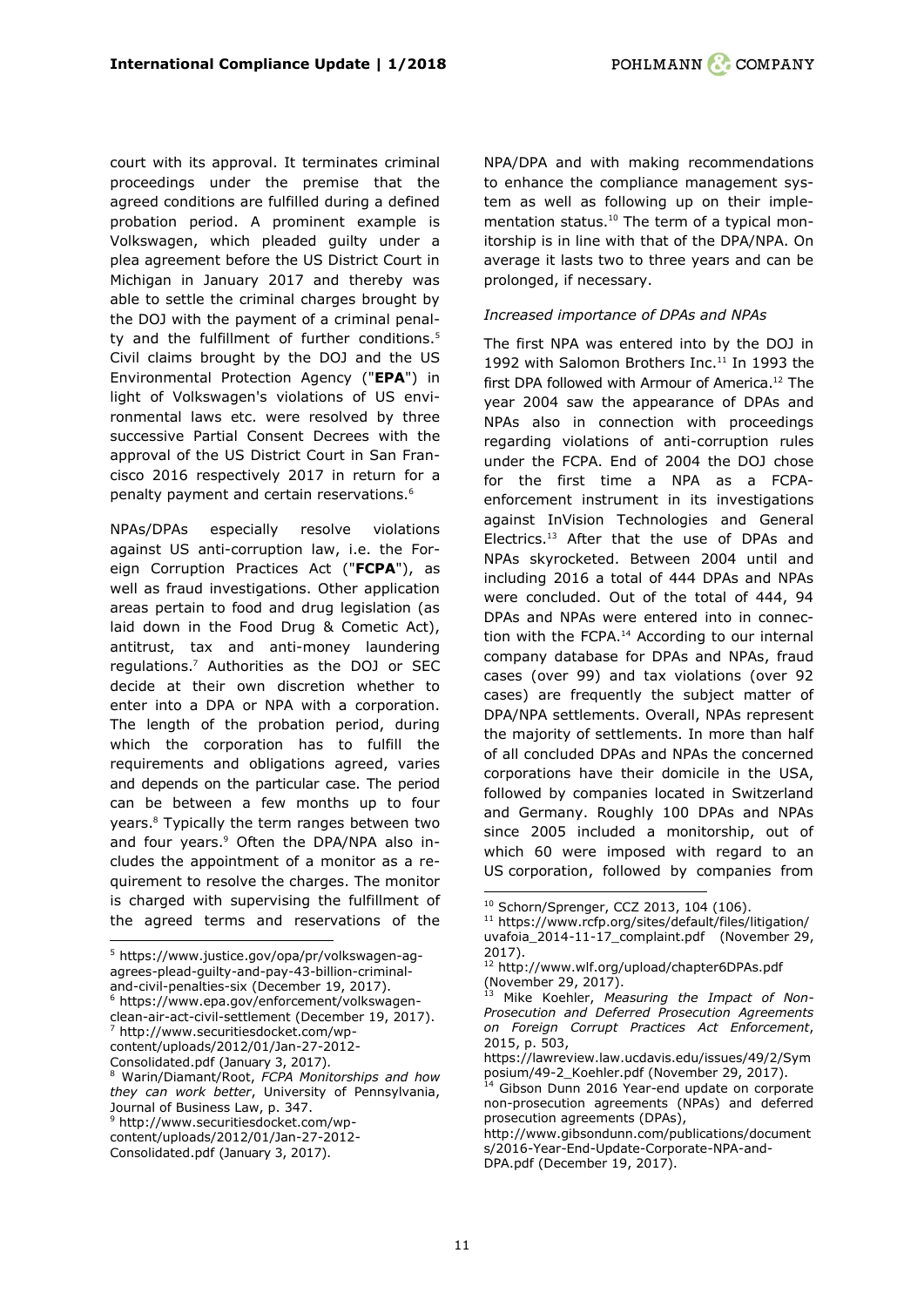the UK, Germany and Switzerland. <sup>15</sup> The first monitorship dates back to the year 1995 with the US-based enterprise Consolidated Edison.<sup>16</sup> The first monitorship in Germany related to Siemens with a 4-year term. Other German companies placed under monitorship are / were Bilfinger, Commerzbank, Daimler, Deutsche Bank and Volkswagen.

The highest penalty in the context of a DPA or NPA settlement was imposed on the telecommunication group Telia AB with USD 965 million. Runner-up was Siemens with USD 800 million followed by VimpelCom with USD 795 million. Ranking fourth and fifth are Alstom with USD 772 million and KBR/Halliburton with USD 579 million. <sup>17</sup> The penalties usually consist of a fine as well as a disgorgement of profits.

ł

## **Other Jurisdictions**

Besides the USA, where DPA respectively NPA settlements have been in place for quite some time, the UK has introduced – after the enactment of the UK Bribery Act in 2011 – a comparable DPA model. Since February 2014 there is the possibility for concerned corporations to conclude such a settlement in the context of proceedings under the aforementioned anti-corruption law.<sup>18</sup> The competent prosecution authorities are the Serious Fraud Office ("**SFO**"), which is responsible for investigating fraud, and the Crown Prosecution Service ("**CPS**"), the agency charged with prosecuting violations in England and Wales in the name of the British Crown.<sup>19</sup> Until today three DPAs have been concluded since their introduction. The first one was a DPA with Standard Bank in 2015, followed by another DPA in 2016 with an undisclosed enterprise. In 2017 a third DPA with Rolls-Royce was entered into. <sup>20</sup> It hence appears as if this sort of settlement is gradually gaining traction under the UK Bribery Act.

It is interesting also to follow the developments with regard to DPA/NPA with our French neighbors. With the enactment of the so-called *Loi Sapin 2* in December 2016 a DPA-like settlement agreement called "*convention judiciaire d*'*intérêt public"* was introduced, with the blueprint being the FCPA and the UK Bribery Act. As is the case of a DPA under the FCPA, the concerned corporation admits the facts, but without – and usually contrary to the DPA under US law – pleading guilty. <sup>21</sup> Just recently the first such DPA has been concluded in France between the National Financial Prosecutor's office and HSBC Private Bank Swiss ("**HSBC**"), whereby HSBC agreed to pay EUR 300 million to settle criminal charges relating to laundering the proceeds of

<sup>15</sup> Internal Company database of Pohlmann & Company regarding DPAs/NPAs.

<sup>&</sup>lt;sup>16</sup> [http://globalinvestigationsreview.com/insight/the](http://globalinvestigationsreview.com/insight/the-practitioner%E2%80%99s-guide-to-global-investigations/1079360/monitorships) [-practitioner%E2%80%99s-guide-to-global](http://globalinvestigationsreview.com/insight/the-practitioner%E2%80%99s-guide-to-global-investigations/1079360/monitorships)[investigations/1079360/monitorships](http://globalinvestigationsreview.com/insight/the-practitioner%E2%80%99s-guide-to-global-investigations/1079360/monitorships) (December 13, 2017).

<sup>17</sup> [http://www.fcpablog.com/blog/2017/9/22/telia](http://www.fcpablog.com/blog/2017/9/22/telia-tops-our-new-top-ten-list-after-we-do-some-math.html)[tops-our-new-top-ten-list-after-we-do-some](http://www.fcpablog.com/blog/2017/9/22/telia-tops-our-new-top-ten-list-after-we-do-some-math.html)[math.html](http://www.fcpablog.com/blog/2017/9/22/telia-tops-our-new-top-ten-list-after-we-do-some-math.html) (November 29, 2017).

<sup>18</sup> Süße/Püschel, CCZ 2016, 131 (133).

<sup>19</sup> Süße/Püschel, CCZ 2016, 131.

<sup>20</sup> [https://www.sfo.gov.uk/publications/guidance](https://www.sfo.gov.uk/publications/guidance-policy-and-protocols/deferred-prosecution-agreements/)[policy-and-protocols/deferred-prosecution-](https://www.sfo.gov.uk/publications/guidance-policy-and-protocols/deferred-prosecution-agreements/)

[agreements/](https://www.sfo.gov.uk/publications/guidance-policy-and-protocols/deferred-prosecution-agreements/) of 11/28/2017.  $21$  Schumacher/Saby, CCZ 2017, 68 (69).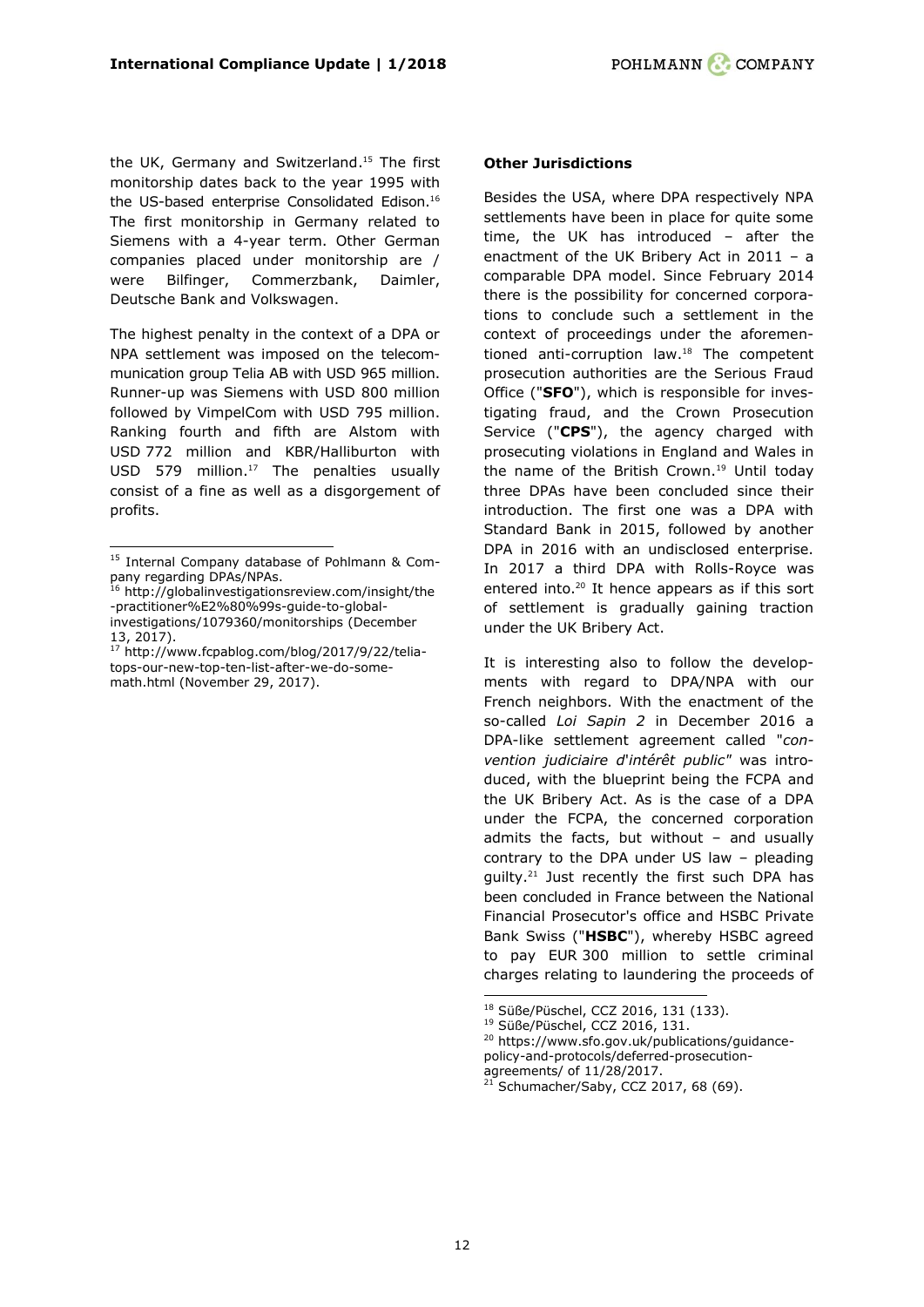tax fraud, with neither an admission of guilt nor a conviction. 22

The World Bank also uses socalled *negotiated resolution agreements* ("**NRAs**"), a settlement form similar to the DPA, in its investigations against corporations in order avoid the process of customary sanctions. The NRA leads to a faster and more efficient finalization of investigations and requires the targeted company to introduce an adequate compliance program.<sup>23</sup>



#### *[Dr. Stephan Petri](https://www.pohlmann-company.com/en/people/dr-stephan-petri)*

*is Attorney at Law (Germany) and Partner of Pohlmann & Company in Frankfurt. He has long-term senior management experience in the pharmaceutical and engineering industry and advises and supports German and international clients in the areas of compliance and corporate governance, mergers & acquisitions, corporate and labor law.*



ł

#### *Nicole Neumann*

*was Research Assistant at Pohlmann & Company in Munich. After completing her Master's degree in Law and Economics she is now working for the Compliance Department at the MAN group.*

<sup>&</sup>lt;sup>22</sup> [https://www.debevoise.com/~/media/files/insight](https://www.debevoise.com/~/media/files/insights/publications/2017/12/Fcpa_Update_Dec_2017.pdf) [s/publications/2017/12/Fcpa\\_Update\\_Dec\\_2017.pdf](https://www.debevoise.com/~/media/files/insights/publications/2017/12/Fcpa_Update_Dec_2017.pdf) of 12/22/2017.

<sup>23</sup> [http://siteresources.worldbank.org/INTDOII/Reso](http://siteresources.worldbank.org/INTDOII/Resources/NoteOnSettlementProcess.pdf%20(December%2012,%202017)) [urces/NoteOnSettlementProcess.pdf \(December 12,](http://siteresources.worldbank.org/INTDOII/Resources/NoteOnSettlementProcess.pdf%20(December%2012,%202017))  [2017\);](http://siteresources.worldbank.org/INTDOII/Resources/NoteOnSettlementProcess.pdf%20(December%2012,%202017)) see also Freeh/Hernandez, in: Hauschka/Moosmayer/Lösler, Corporate Compliance, 3. Edition 2016, p. 1516.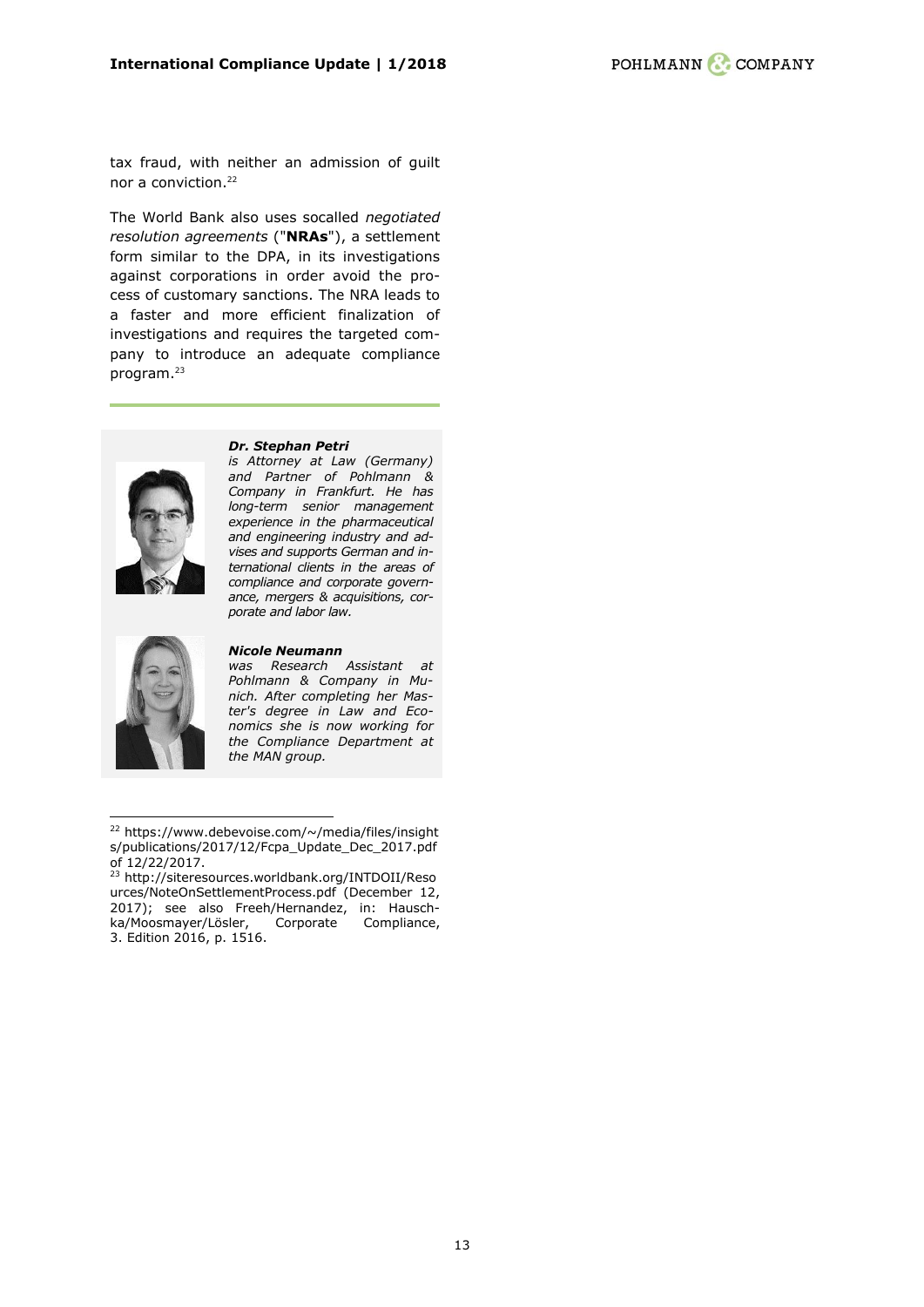#### **Germany**

# <span id="page-13-0"></span>**Reduced fines and other incentives for companies with compliance management systems**

## *Dominique Abrokwa / Dr. Cordula Meckenstock*

- It has become widely accepted in German jurisprudence and legal teaching that a Compliance Management System ("**CMS**") that has been put into practice and documented may contribute to the reduction of liability or a relief in liability of the management board in the event of compliance violations.
- Up to now, it had been unclear whether a CMS is actually taken into account at all when assessing the amount of the fine imposed on a company.
- According to the judgement of May 9, 2017 it is for the first time that Federal Supreme Court ("**BGH**") comments on this issue and sends out a groundbreaking signal.

## **Introduction / Status Quo**

It is generally accepted and experts agree that companies of a certain size and risk exposure should have an implemented compliance management system ("**CMS**"). There are good arguments in favor of this: an adapted and practiced CMS prevents breaches of law, protects the management, sends a positive signal to the markets, creates clarity and security for employees and is increasingly a prerequisite for participation in public tender processes.

However, implementation and continuous development of a CMS also comes with considerable monetary expenses. Therefore, proponents of a CMS are regularly confronted with the question (usually from the management and supervisory boards) about specific financial benefits, in addition to the undisputed benefits of sound and legally compliant business operations.

It has become widely accepted in German jurisprudence and legal teaching that a CMS that has been put into practice and documented may contribute to the reduction of liability or a relief in liability of the management board in the event of compliance violations due to breaches of supervisory duties. This aspect contains a clear financial component,

even if the exact criteria for calculating such reduction in liability have not (yet) been codified in Germany.

Currently, the situation is far less clear with regard to the positive financial effects for a company as such in the event of a compliance incident ("*reward*"), provided that the classification of the compliance violation is regarded as an "*exception*" and not as part of a systemic misconduct. This question is typically asked by the Supervisory Board, which considers the cost-benefit ratio for a company, rather than looking at relief from its own liability.

Up to now, it had been unclear in Germany whether a CMS is actually taken into account at all when assessing the amount of the fine imposed on a company pursuant to § 30 OWiG because of a breach of the management's duty to supervise. In addition, the exact criteria for the amounts of a possible reduction in fines were also unclear; as is the design, prerequisite and history of such a CMS that may reduce fines.

## **Judgment of the BGH of May 9, 2017**

The judgment of the Federal Supreme Court ("**BGH**") was made on the appeal proceedings against a decision of the Regional Court of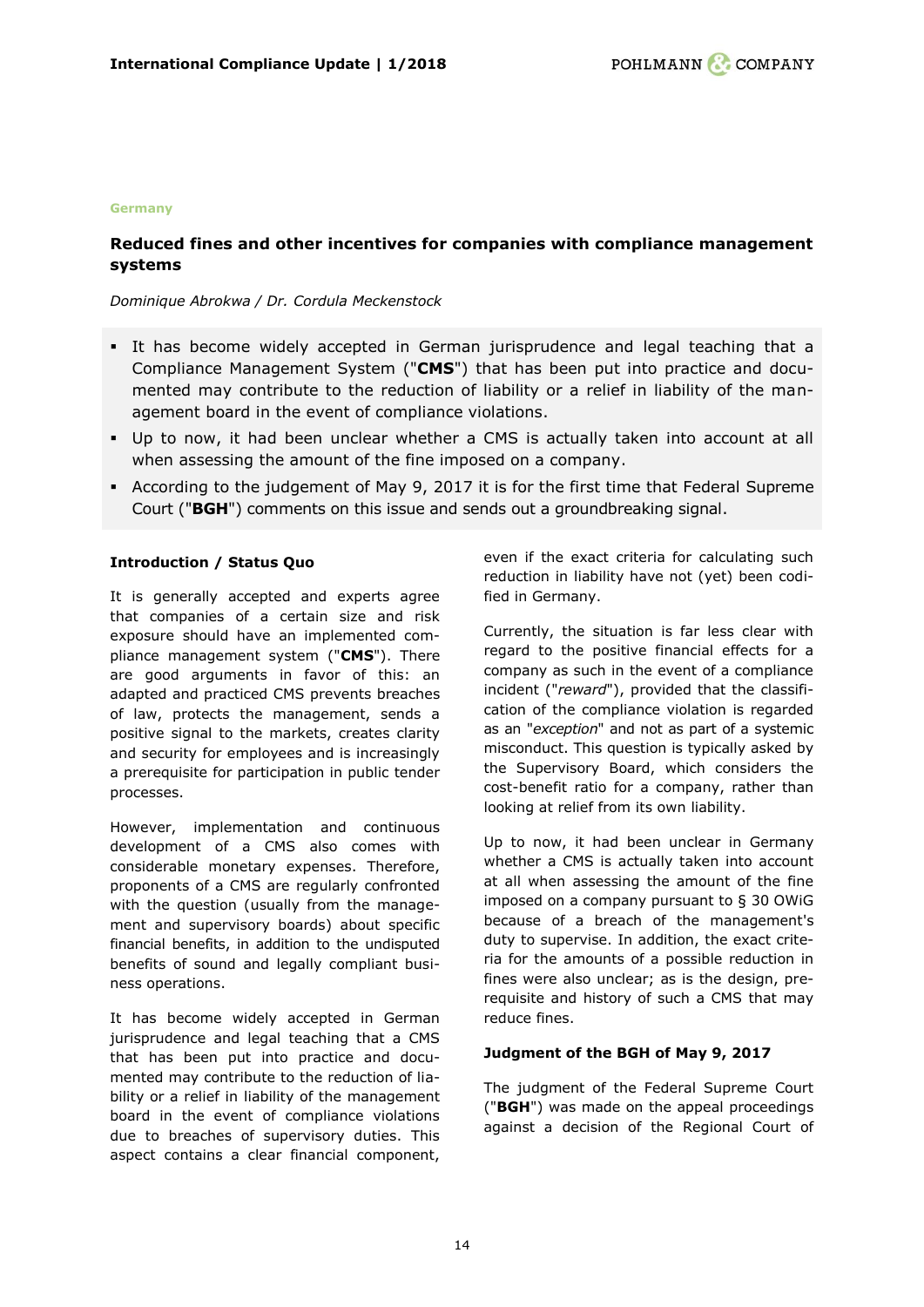Munich I from  $2015.<sup>1</sup>$  In the underlying judgment, a manager of a German armaments company received a suspended sentence in connection with bribery payments of Greek officials. In parallel, the armaments company was fined EUR 175,000 in accordance with § 30 OWiG. Large parts of the BGH judgment deal with particular questions regarding the fine and questions of tax evasion.

At the end of the ruling, the BGH briefly points out that a CMS can and should contribute to the reduction of fines, even if it was only introduced after the relevant violation had already taken place. It is for the first time that the BGH comments on this issue. Although many questions remain unanswered, this is still a groundbreaking signal.

The question therefore arises, how this ruling fits in with previous proposals to take into account the introduction of a CMS to reduce fines or to provide other tangible rewards for a company.

## **Codification proposals up to date / Advancements under the new procurement law**

## *Draft of a corporate criminal law*

Thomas Kutschaty, former Minister of Justice of North Rhine-Westphalia, presented the draft of a corporate criminal law in 2013 ("*Draft law for the introduction of the responsibility of companies and other associations*").<sup>2</sup> In a partly new, partly consolidated form, the draft provided for the punishment of unlawful companies by excluding them from public tender processes, the disgorgement of profits in accordance with the gross principle and even included possibility to dissolve companies. A further focus point of the draft law is a system of rewards and incentives, such as exemption from liability of the company, where proof of an existing compliance system is provided. The draft had numerous advocates, but has also received a great deal of

ł

criticism and has not yet been introduced into the legislative process. $3$ 

## *Comprehensive reform of § 30 OWiG*

The Federal Association of Corporate Lawyers (*Bundesverband der Unternehmensjuristen e.V.*) ("**BUJ**") submitted a "*legislative proposal for an amendment to paragraphs 30 and 130 of the Administrative Offences Act (OWiG)*" in April 2014.<sup>4</sup> The above-mentioned paragraphs of OWiG are to be amended in such a way that fine-reducing considerations in relation to an existing CMS are possible and codified. In addition, the proposal provides for various other adjustments relating to rewards for a CMS. The overall intention is to make rather special German construction of administrative offences more consistent, comprehensive and create legal certainty.

## *Rewarding companies with a CMS under the new public procurement law*

The new public procurement law, which came into force in Germany in 2016, is based on the relevant EU directive and regulates in a new way how the so-called "*self-cleaning*" of a company can avoid mandatory and optional grounds of exclusions from tender processes.<sup>5</sup> The basic idea being that a proactive company can "*make up*" for its exclusion from procurement procedures due to various types of misconduct, by taking appropriate pro-active measures on its own. Many of these measures will be in line with the elements of a CMS that has been put into practice and documented. The basic idea of a solid "*reward*" in case of an implemented or a to be implemented CMS is therefore already legally established in Germany in the area of public procurement law.

 $1$  BGH, judgment of 09.05.2017 - 1 StR 265/16.

<sup>2</sup> Available under:

www.justiz.nrw.de/JM/justizpolitik/jumiko/beschlues se/2013/herbstkonferenz13/zw3/TOP\_II\_5\_Gesetze ntwurf.pdf.

<sup>&</sup>lt;sup>3</sup> Critiques have, among other things, argued that the draft does not correspond to the existing legal system, is not precise and un-balanced; for example BDI:

[https://bdi.eu/suche/?tx\\_solr\[filter\]\[0\]=tag\\_stringM](https://bdi.eu/suche/?tx_solr%5bfilter%5d%5b0%5d=tag_stringM:Compliance#/artikel/news/geplantes-unternehmensstrafrecht-unverhaeltnismaessig-und-unpraezise/) [:Compliance#/artikel/news/geplantes-](https://bdi.eu/suche/?tx_solr%5bfilter%5d%5b0%5d=tag_stringM:Compliance#/artikel/news/geplantes-unternehmensstrafrecht-unverhaeltnismaessig-und-unpraezise/)

[unternehmensstrafrecht-unverhaeltnismaessig-und](https://bdi.eu/suche/?tx_solr%5bfilter%5d%5b0%5d=tag_stringM:Compliance#/artikel/news/geplantes-unternehmensstrafrecht-unverhaeltnismaessig-und-unpraezise/)[unpraezise/.](https://bdi.eu/suche/?tx_solr%5bfilter%5d%5b0%5d=tag_stringM:Compliance#/artikel/news/geplantes-unternehmensstrafrecht-unverhaeltnismaessig-und-unpraezise/)

<sup>4</sup> [http://www.buj.net/resources/Server/BUJ-](http://www.buj.net/resources/Server/BUJ-Stellungnahmen/BUJ_Gesetzgebungsvorschlag_OWiG.pdf)[Stellungnah-](http://www.buj.net/resources/Server/BUJ-Stellungnahmen/BUJ_Gesetzgebungsvorschlag_OWiG.pdf)

[men/BUJ\\_Gesetzgebungsvorschlag\\_OWiG.pdf](http://www.buj.net/resources/Server/BUJ-Stellungnahmen/BUJ_Gesetzgebungsvorschlag_OWiG.pdf) <sup>5</sup> The so-called "*self-cleaning*" is contained in Art. 57 Para. 6 of the Directive 2014/24/EU; for further details and remaining question, see Frank Roth: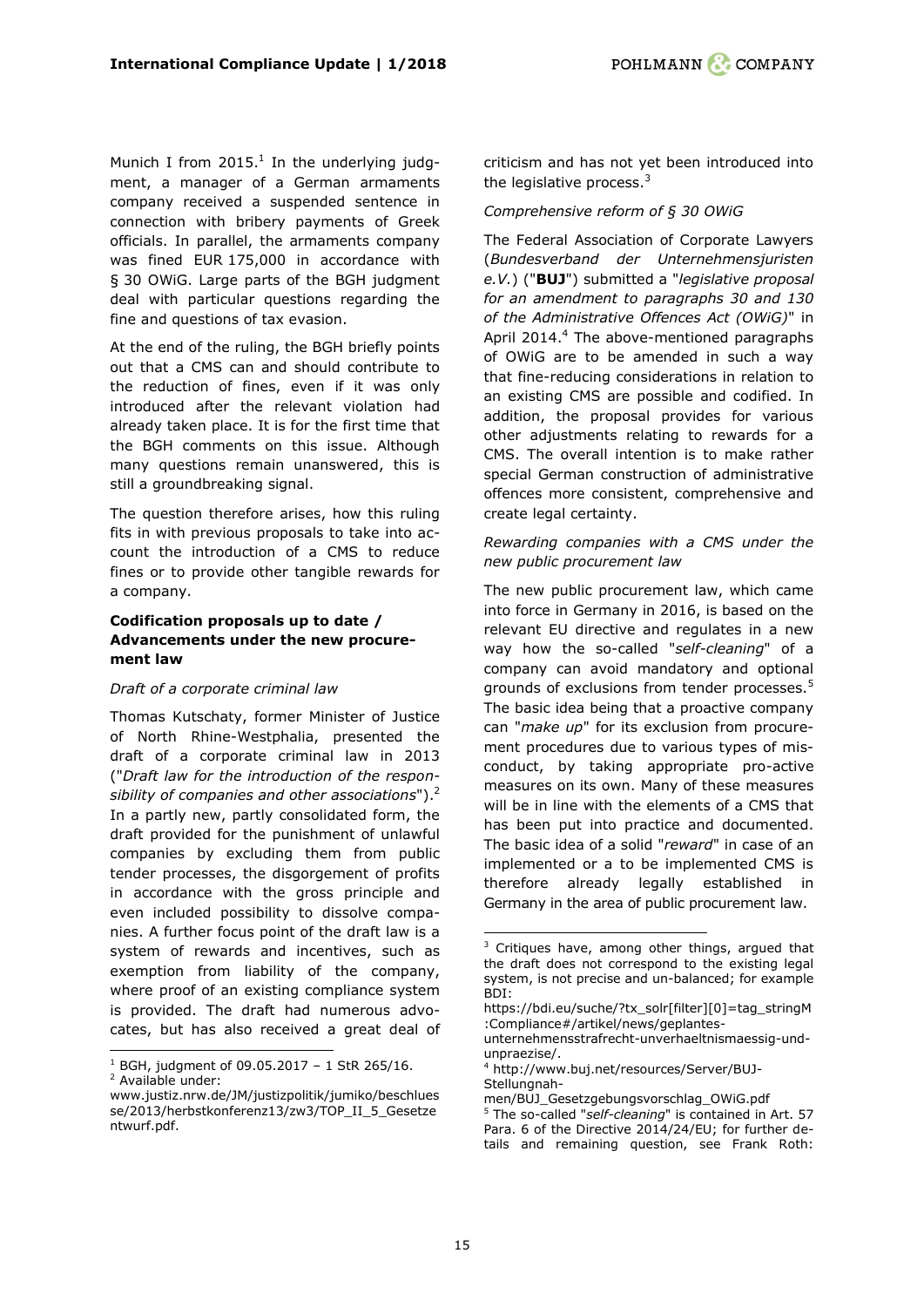#### **Outside of Germany**

#### *United States*

The United States has enacted the prominent Foreign Corrupt Practices Act ("**FCPA**") of 1977, which includes criminal offences for bribing foreign public officials and incorrect accounting and bookkeeping. It is complemented by a "Resource Guide to the FCPA" published by the competent authorities, which describes in detail the prerequisites under which a CMS can have a liability-reducing effect.<sup>6</sup> However, the FCPA only applies to the very limited area of issues mentioned above, i.e. competition and antitrust law as well as tax law are not covered, for example.

#### *Great Britain*

The UK Bribery Act, which came into force in 2011, sets out, by means of an official "Guidance", the conditions under which liability arises when corrupt acts have been committed by a company or by third parties attributable to it. $<sup>7</sup>$  The prerequisites are the cumulative</sup> individual elements of a modern CMS and are set out in the Guidance.<sup>8</sup> The UK Bribery Act is currently probably the most comprehensive law in terms of legal certainty and codification – interestingly, in the Anglo-American realm, where codification of legal principles is not the most important requirement. However, the law and the liability reducing provisions only relate to cases of corruption.

#### *European Union*

The case law of the European courts does not provide for a "reward" for companies with a CMS; however, the relevant judgments all relate to antitrust violations of the respective rules.<sup>9</sup> To cut a long story short, the European courts have held: "What counts is the infringement" – therefore the CMS cannot have been that good.<sup>10</sup> In antitrust law, a "closed" remuneration system is already in place with the increasingly elaborate concept of leniency notices, which aim at the full cooperation and disclosure of any infringements ("What counts is the infringement...") and not at explaining what has been done (in vain) to prevent antitrust violations.<sup>11</sup>

#### **Conclusion**

-

There will be hardly anyone who can demonstrate convincingly that it is a sensible alternative to not have a CMS as a company, as business ethical, legal, financial and reputational reasons are clearly in favor. However, the difficulty for the proponents still lies in the fact that neither the whether a reduction in fines nor the calculation criteria for the fine have been codified, let alone the concrete requirements for the compliance system. The broadly presented forms of rewards have similar regulatory deficits.

[http://bookshop.europa.eu/is-](http://bookshop.europa.eu/is-bin/INTERSHOP.enfinity/WFS/EU-Bookshop-Site/en_GB/-/EUR/ViewPublication-Start?PublicationKey=KD3211985)

[Site/en\\_GB/-/EUR/ViewPublication-](http://bookshop.europa.eu/is-bin/INTERSHOP.enfinity/WFS/EU-Bookshop-Site/en_GB/-/EUR/ViewPublication-Start?PublicationKey=KD3211985)

[Start?PublicationKey=KD3211985.](http://bookshop.europa.eu/is-bin/INTERSHOP.enfinity/WFS/EU-Bookshop-Site/en_GB/-/EUR/ViewPublication-Start?PublicationKey=KD3211985)

ł "*Selbstreinigung und Wiedergutmachung im Vergaberecht*", NZBau 2016, 672 ff.

<sup>&</sup>lt;sup>6</sup> The FCPA Ressource Guide is accesible via

[https://assets.documentcloud.org/documents/5152](https://assets.documentcloud.org/documents/515229/a-resource-guide-to-the-u-s-foreign-corrupt.pdf) [29/a-resource-guide-to-the-u-s-foreign-corrupt.pdf;](https://assets.documentcloud.org/documents/515229/a-resource-guide-to-the-u-s-foreign-corrupt.pdf) see Chapter 5 und 6.

 $7$  For the requirements of the UK Bribery Act see Jochen Deister and Anton Geier: "*Business as usual? – Die Leitlinien zum UK Bribery Act 2010 sind veröffentlicht*", in CCZ 2011, 81ff.

<sup>8</sup> The UK Bribery Act and the Guidance are available via

[https://www.gov.uk/government/publications/briber](https://www.gov.uk/government/publications/bribery-act-2010-guidance) [y-act-2010-guidance.](https://www.gov.uk/government/publications/bribery-act-2010-guidance)

<sup>9</sup> Kommission 91/532/EWG ABl. L 287/39 Rn. 29 – Viho/Toshiba.

<sup>&</sup>lt;sup>10</sup> European Commision, Compliance in Competition Law, Publication Office of the European Union, 2012, S. 8,

[bin/INTERSHOP.enfinity/WFS/EU-Bookshop-](http://bookshop.europa.eu/is-bin/INTERSHOP.enfinity/WFS/EU-Bookshop-Site/en_GB/-/EUR/ViewPublication-Start?PublicationKey=KD3211985)

<sup>&</sup>lt;sup>11</sup> European Commission, Enactment and Reduction of Fines,

[http://eur-lex.europa.eu/legal-](http://eur-lex.europa.eu/legal-content/DE/TXT/?uri=URISERV:l26119)

[content/DE/TXT/?uri=URISERV:l26119.](http://eur-lex.europa.eu/legal-content/DE/TXT/?uri=URISERV:l26119)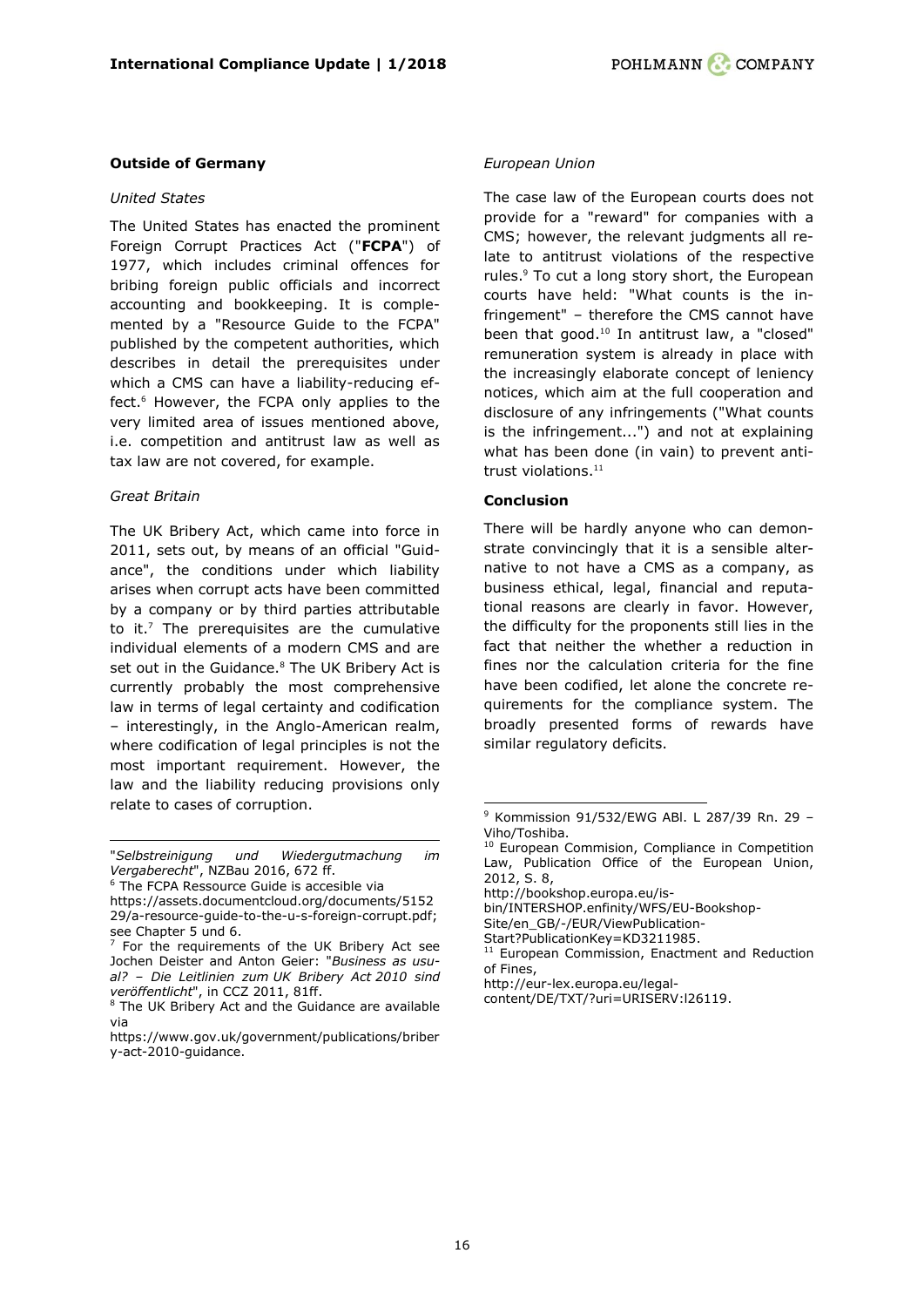It is now up to the legislator to respond to these questions by means of codification, thereby creating legal certainty. This would not only make it easier for compliance officers and consultants to argue that the investment in a CMS would undoubtedly pay off in Germany. The willingness of management and supervisory boards to invest proactively in compliance would increase, instead of only a reluctant release of funds, because a compliance violation, along with the corresponding negative side effects, forces the company to do so. It remains to be seen what will happen during the current legislative period.



*[Dominique Abrokwa](https://www.pohlmann-company.com/en/people/dominique-abrokwa)*

*is Attorney at Law (Germany) and Principal of Pohlmann & Company in Frankfurt. Previously he worked for SNC-Lavalin, a Canadian engineering and construction company, as Regional Group and Sector Compliance Officer as well as Head of Compliance Operations with a global mandate based in Abu Dhabi.*



#### *[Dr. Cordula Meckenstock](https://www.compliancekompakt.de/ueber-uns/)*

*is Attorney at Law (Germany) und Managing Director of Compliance Kompakt Solutions GmbH in Hamburg. She focuses on the implementation of tailormade Compliance Systems in the Energy and Health Care sector as well as for small and medium size companies.*